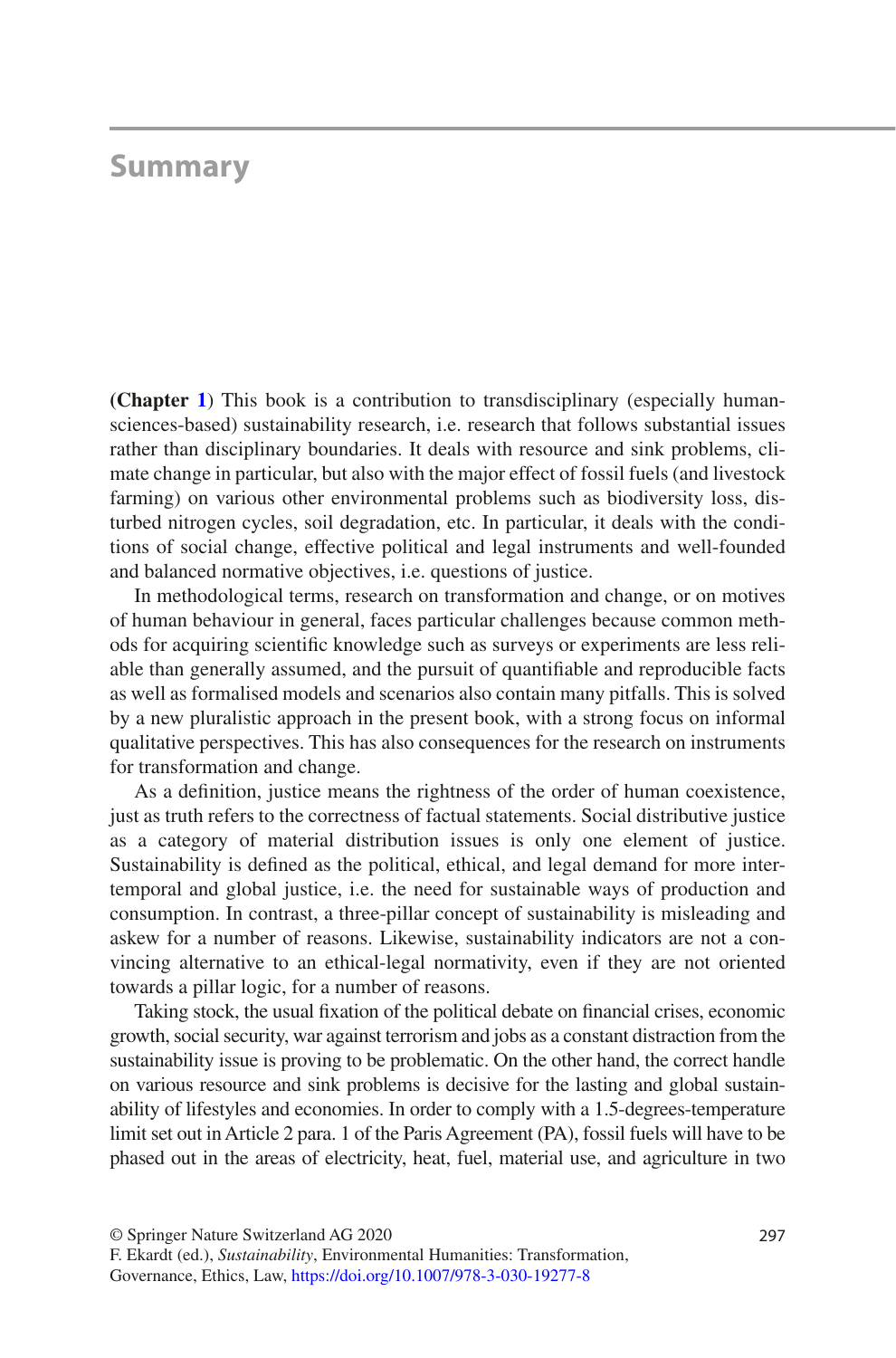decades. The phase-out of fossil fuels stands for avoiding the particular devastating consequences of climate change such as millions of deaths, wars and civil wars on resources such as food and water which are getting scarcer, migration flows, massive natural disasters, but also for avoiding exploding oil and gas prices, etc. Addressing fossil fuels – and livestock farming – also stands for tackling various environmental problems such as biodiversity loss, disturbed nitrogen cycles or questions of public health. The countries of the EU are by no means "pioneers" in terms of per capita ecological footprint and supposed reductions (which have so far been exclusively the result of arithmetic tricks). The situation is similar for various environmental areas.

As regards sustainability strategies, the purely technological approaches of consistency and efficiency alone (!) are not sufficient. A debate on this only makes sense, if measured against clear targets such as those set out in Article 2 para. 1 PA. With regard to that, the sustainability challenge is simply too great for a purely technological approach. Sometimes, there is also a lack of possible technological options, especially for environmental problems beyond climate change. Behavioural changes (frugality) must therefore always be taken into account, on a voluntarily basis or not, also because of the manifold ambivalences and possibly also overestimations of renewable resources as well as some ecologically and economically rather unsustainable technical options such as carbon capture and storage (CCS), nuclear energy, geo-engineering or massive afforestation. Frugality does not stand for a normative idea of a good life; as such it would not be tenable ethically and legally under the auspices of liberal democracy. A possible overall concept for consistency, efficiency and frugality in relation to the energy-climate topic will be developed during the course of this book.

The necessity of frugality puts sustainability in a tense relationship to the growth idea that dominates everything today, because new technologies are (possibly) growth-compatible, whereas a reduction in the demand for services and products poses a big challenge for growth. The hope that a mere "decoupling" of economic growth and environmental consumption is sufficient implies – in view of the insufficient scope of conceivable technical measures – accepting far-reaching threats to humanity. "Qualitative growth" of a seemingly non-material nature is unlikely to solve these problems. According to all experience such an allegedly non-material growth is partly itself materially shaped. Furthermore, the idea of constantly (and thus exponentially) improving social care services, knowledge of music, enjoyment of nature, health, enjoyment of art, etc. seems extremely difficult.

The gradual transition to a post-growth society – not deliberately, but induced by effective environmental protection – raises a number of questions for the pension system, the state budget, companies, the banking system and especially for the labour market. Concepts for this are still in their infancy; even more so are concepts for the process of transition to a post-growth society. Whether such an economic form could still be called "capitalist" is questionable, but this issue should not be overemphasised. Notabene: Even if frugality is really necessary, a consistent change in sustainability is probably still more economical than a business-as-usual strategy, which would ultimately lead to catastrophic distortions.

In epistemological terms, theoretical, normative and instrumental rationality can be distinguished. Rationality conceived purely empirically by economists,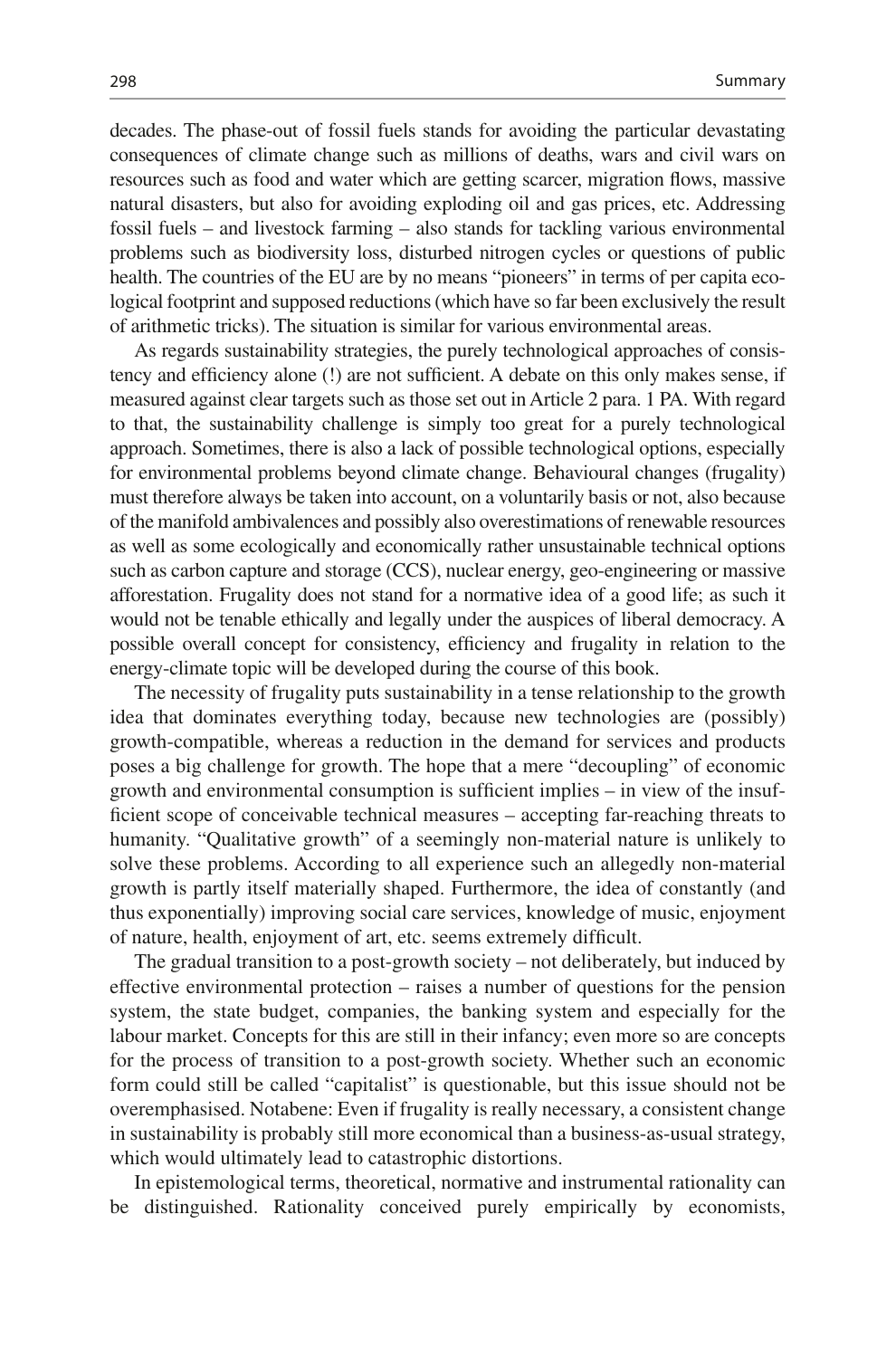sociologists and others is misleadingly reduced to facts and preferably countable things. Also, in transdisciplinary sustainability research, another epistemological basis is the distinction of is and ought and – diagonally to this – an objective-subjective distinction. Facts are, in principle, objectively identifiable. Difficulties of proof and uncertainties also play an important role in sustainability issues, but they do not change this basic insight.

Law is ethics in concrete and sanction-reinforced form, while ethics is able to substantiate the basic principles of law on a universal level, if necessary. Beyond that, ethics adds little to the legal argumentation and balancing of different principles. Throughout the entire book, there is thus a parallelisation of statements from an ethical and legal perspective. Contrary to a widespread opinion, there is nothing normative about proposing policy options. Alleged non-objectivity of normativity is not convincing either.

**(Chapter [2](https://doi.org/10.1007/978-3-030-19277-8_2)**) Both the slow transition to new technologies and the lack of behavioural changes need explaining. This will only succeed if the many disciplines contributing to behavioural science (sociology, psychology, sociobiology, economics, ethnology, religious studies, history, etc.) are looked at together to form an overarching theory of individual and collective change. On the road to this transformation research, some fundamental methodological problems and categories must be taken into account (see above). The success or failure of the transformation towards more sustainability, which has essentially failed so far, can be explained, like any social condition, in looking at the complex interaction of individuals. Most important for analysing social change are complex interactions of various actors that culminate in vicious circles e.g. of politicians and voters as well as businesses and consumers. The sole emphasis on factors such as political and economic power or the role of consumers leads to abridging analyses. The complex interaction and vicious circles do not arise primarily from a lack of knowledge about sustainability. The relevance of knowledge to behaviour is widely overestimated and it is overlooked that factual knowledge does not prove normative objectives right or wrong.

Important, but sometimes also overestimated, are the factors of self-interest, path dependencies, problems with collective goods, and values – that assume a person who acts consciously and calculatingly throughout. The irrational and unconscious or semi-conscious factors that influence the behaviour of politicians, entrepreneurs, voters/consumers, lobbyists, media representatives, etc. are constantly overlooked. Such factors are conceptions of normality (not to be mistaken for values) and emotional factors such as convencience, habits, a lack of orientation in spatio-temporal distance, denial, a lack of thinking in complex causalities, dissonance of talking and acting, striving for recognition, etc.

All these factors are reflected within an individual and as a structure; the dispute over supposedly individualistic versus supposedly collectivist approaches to explaining behaviour and change is proving to be of little consequence. Generally speaking, having a look at real-life individuals instead of remaining too abstract, makes the real motives more transparent. The emergence of unsustainability can be seen as a prime example of these diverse motivational factors and conditions of social change.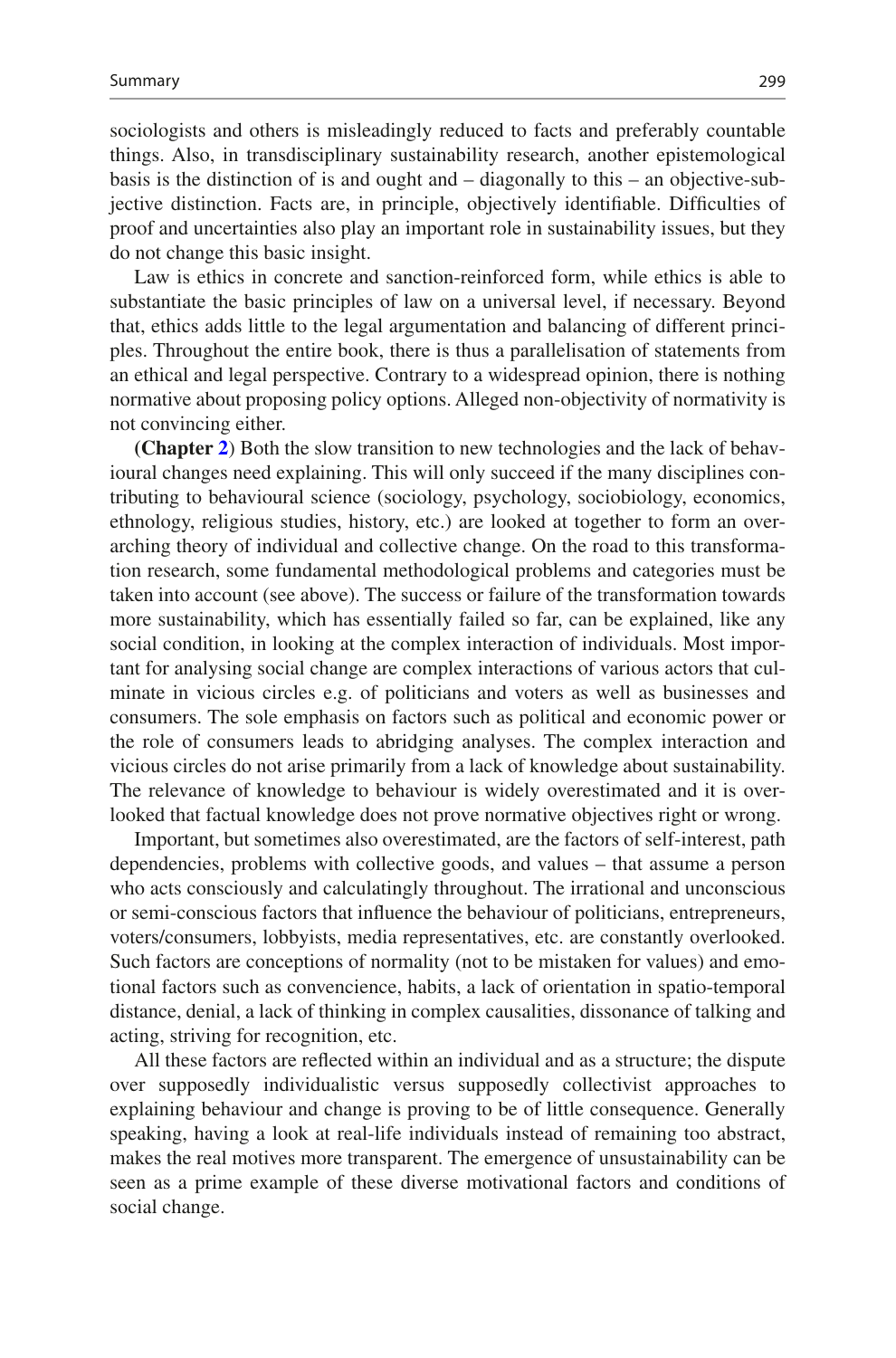Diagonally to the motivation factors mentioned above, it can be said that a lack of sustainability is based on a mixture of biological, cultural (including economic, e.g. capitalism-related), biographical and external factors. Findings from sociobiology and brain research can contribute to explaining human behaviour; neither their radical rejection nor their overestimation proves to be tenable. However, today, we see a historically unique situation of comprehensive danger to human livelihoods as a particular manifestation of self-interest, conceptions of normality, values, etc. This can only be explained by additional consideration of cultural factors. A special cultural aspect is the genesis of modern economics, natural science and technology in a complex interaction with originally religious, today often secularised values. The objection that people were  $-$  so the claim  $-$  in reality largely cooperative (or, even more so, altruistic) and only became what they are today through capitalism, proves to be crooked. Such an objection is empirically implausible, and it neglects the – in parts – biological nature of humans. In addition, it mixes the analysis of living conditions of today and the more recent past with living conditions of the Stone Age and forgets that sustainability is not about collaboration in a small group of hunter-gatherers but between billions of people that will never know each other. Furthermore, focussing on (the cultural factor of) capitalism neglects that an economic system consists of complex interactions of managers, workers, trade unions, consumers, politicians setting the framework for economic activities, and people voting these politicians into office.

The findings of happiness research cannot serve as an objection either. They show that people can be happy with different levels of material wealth. However, there is no clear evidence that a change towards sustainability per se makes all people happier; nevertheless, the necessary transformation holds potential for happiness. Despite of all non-sustainable developments, however, the freedom- and wealth-creating effects of capitalist economic activity should not be overlooked.

Consequently, social change in general and transformation towards sustainability in particular are only possible through the interaction of different actors and by influencing those motivational factors which can at all be influenced. Self-interested economic-peace-political, ethical and eudaemonistic (luck-related) considerations could certainly motivate a genuine behavioural and technological change towards sustainability. But for this, self-interest calculations need to be reconsidered, values revised, knowledge used more strongly, path dependencies altered, problems with collective goods addressed, and above all conceptions of normality transformed. This requires a variety of activities by different actors, ranging from completely different policy approaches to the (not verbal or only occasional) establishment of a new day-to-day behaviour of people. Because of the interdependencies, one actor alone cannot bring about the sustainability change. Asking for the one and only relevant actor takes the debate to pointless chicken-and-egg games.

**(Chapter [3](https://doi.org/10.1007/978-3-030-19277-8_3))** Non-sustainable societies can therefore be explained descriptively, but can sustainability be justified as a normative goal? The factual influence of values on our behaviour is limited. But when we ask what is normatively right, talking about values is the crucial level. Sustainability, in the sense of intertemporally and globally tenable ways of life and production, is a normative requirement. In order to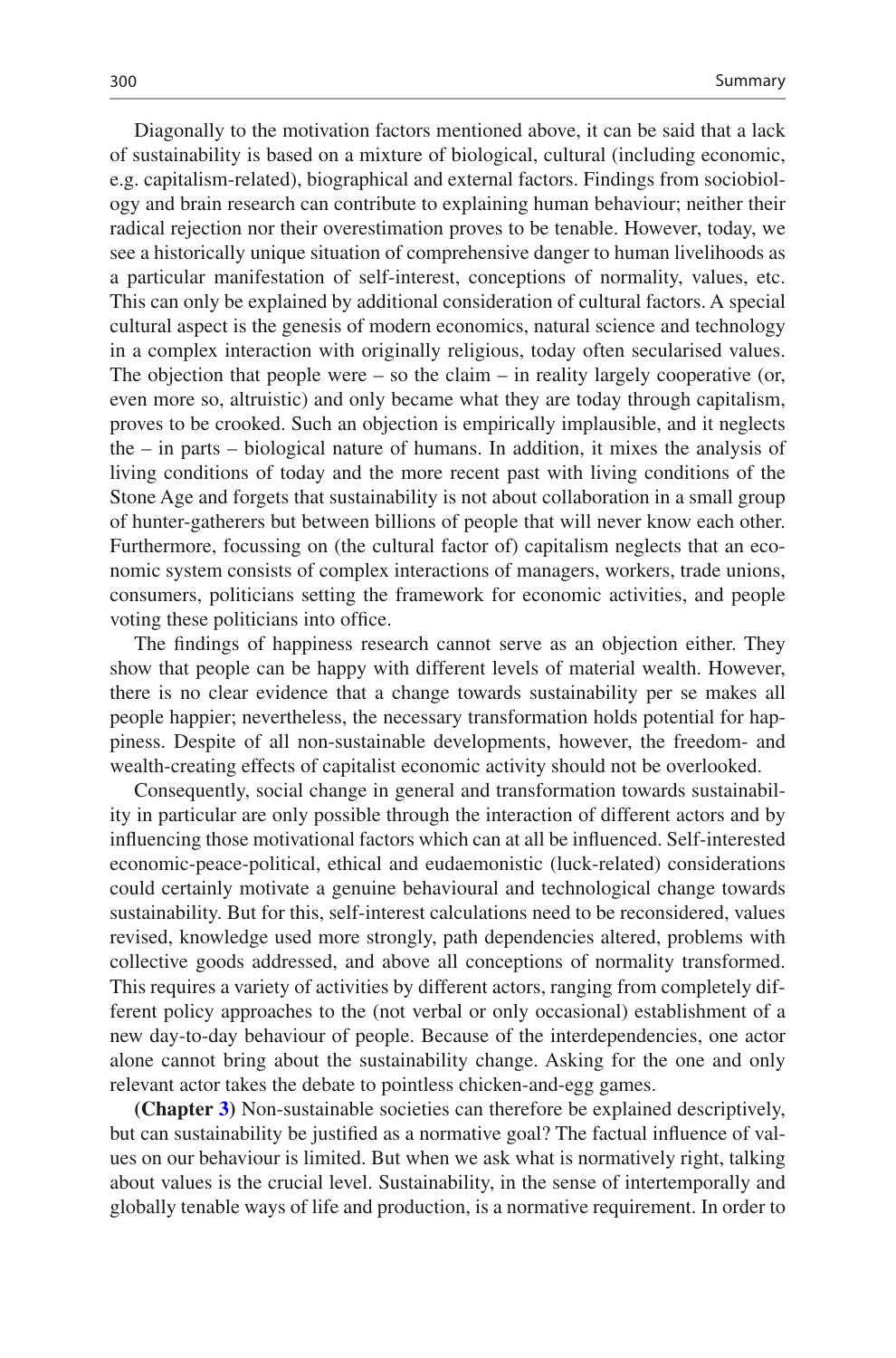justify this ethically and legally, a new foundation of universal justice is necessary. Common ethical approaches, which are intended to show the possibility of objective normative statements, prove to be not very convincing on closer inspection. The present theory of universal justice explores the limits of normative rationality and demonstrates that there is considerable scope for balancing without rendering normative questions purely subjective. Furthermore, the area of good living proves to be rationally intangible.

The variant of universal justice developed here as the basis of ethics and law and thus also the concretisation of sustainability is a heterodox discourse ethics. It is designed as the basis of a revised ethical and law-interpretive conception of liberal democracy with human rights and separation of powers at the national, European and international level. In particular, the argument that there is no alternative and an elenctic argument justify (a) the possibility of reason in questions of normativity and (b) human dignity, i.e. the respect for the autonomy of the individual, and impartiality as (the only) universal principles of justice that logically cannot be denied without self-contradiction. This proves right not only in discourse, but also in practice and also vis-à-vis merely hypothetical discourse partners, i.e. vis-à-vis all human beings. These principles provide the basis for a comprehensive universal right to liberty, which is not limited to certain areas of life, to a democracy with separation of powers, and to a duty to guarantee all this legally.

This entire approach, centred around the liberal-democratic basic principles of reason, dignity, impartiality and freedom (and democracy with separation of powers), which in their (still unclear) connection appear for the first time with Kant, can be read as crucial modification of classical discourse ethics. In contrast, contextualistic, metaphysical and skeptic (including empiricist, e.g. utilitarian and costbenefit-analytical) approaches which compete with a liberal-democratic universalism of discourse-ethical character prove to be unconvincing. This also applies to other versions of liberal-democratic theory such as those of Rawls or Sen.

In order to determine concrete sustainability contents, an interpretation of the concept of sustainability itself or of topoi such as a legal "state objective for environmental protection" is not very promising, because it remains too vague. Rather, a new ethical and legal interpretation of human rights in the sense of overcoming a primarily economy-oriented understanding of freedom makes sense. This provides an ethically and legally stable basis for sustainability while at the same time overcoming the incompleteness of liberal-democratic philosophies. All statements on justice are statements on the social level. Ethical obligations of the individual that go beyond the obligation to bring about a just – including sustainable – social order are difficult to imagine inter alia due to a lack of concreteness under the auspices of sustainability problems as quantity problems. This is one of the reasons why human rights are always conveyed through public authority, even if their origin lies in the relationship between individuals.

In general, human rights prove to be rights to freedom and to the elementary preconditions of freedom. A distinction of negative and positive freedom does not work. The ethical and legal interpretation that human rights only protect selected, supposedly particularly valuable freedom activities, is equally unconvincing. The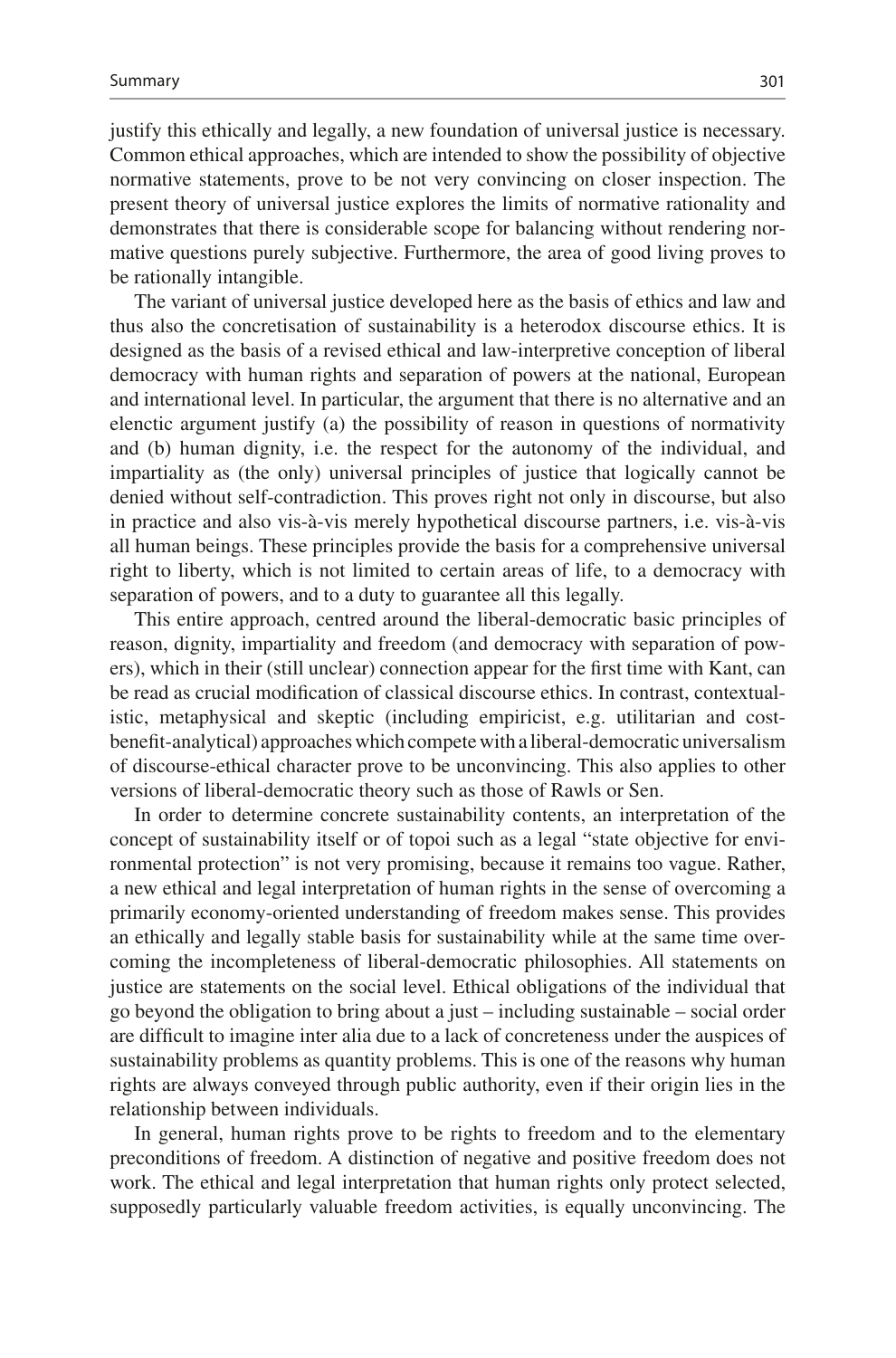human-dignity principle (understood as the required respect for the autonomy of the individual, i.e. the principle of self-determination) and the impartiality principle (understood as the required independence from specific perspectives) are not fundamental rights, nor are they intended to say anything at all about a concrete ethical or legal individual case. Rather, they are the basis for justifying and interpreting freedom and thus also for a sustainability-oriented reinterpretation of freedom, of the rules of balancing, and of democratic institutions. All this and more applies to liberal-democratic nation states, to the EU and also to international institutions and organisations – also based on a further developed figure of general principles of international law.

Ethically and legally (also on a transnational level), as normative essence of sustainability, there is a right to the elementary preconditions of freedom. This means conditions such as life, health, subsistence level in the form of food, water, security, climate stability, elementary education, absence of war and civil war, etc. The protection of other freedom-promoting conditions, on the other hand, has no ethical or legal human-rights status, but nevertheless deserves recognition, albeit not as a duty of the public authorities to act. This is where sustainability concerns are located if they are not elementary to freedom. – The possible alternative to the existing concept of freedom, which would be an ethics of capabilities or need, is rejected due to a number of logical and legal issues, problems of application, and illiberal tendencies.

The freedom outlined in this way, including its elementary preconditions, deserves legal and ethical protection also intertemporally and globally, and thus leads to a human-rights-based theory of sustainability. In particular, arguments for this intertemporal and global extension can be formulated under aspects of potentiality and freedom protection where freedom is endangered. Counterarguments against an intertemporal-global protection of fundamental rights such as the futureindividual paradox or the reference to unknown preferences of future generations are ultimately not convincing. The precautionary principle can be classified as a sub-aspect of human rights; it reflects their protection even in uncertain, long-term and multi-causal risk situations. Furthermore, freedom also contains protection by the state, not only defense against the state. These insights are not rendered irrelevant by certain widespread objections to such a multipolar understanding of freedom (e.g. in relation to democracy and the separation of powers). The classical distinctions of action and omission and also deontology versus consequentialism thus latently lose their object. Only in view of all of these steps it is possible to interpret human rights in a manner which includes the protection against climate change, dwindling resources, etc. and thus concrete normative sustainability criteria become conceivable.

Environmental-ethical pathocentrism or eco-centrism can make no additional contribution to the normative theory of sustainability issues, since these approaches prove to be untenable at closer inspection. Nevertheless, environmental protection has a comprehensive ethical and legal justification. In general, freedom is limited only by freedom and the preconditions of freedom of other people, not by any form of common good or the like, which should rather be rejected as a concept. Questions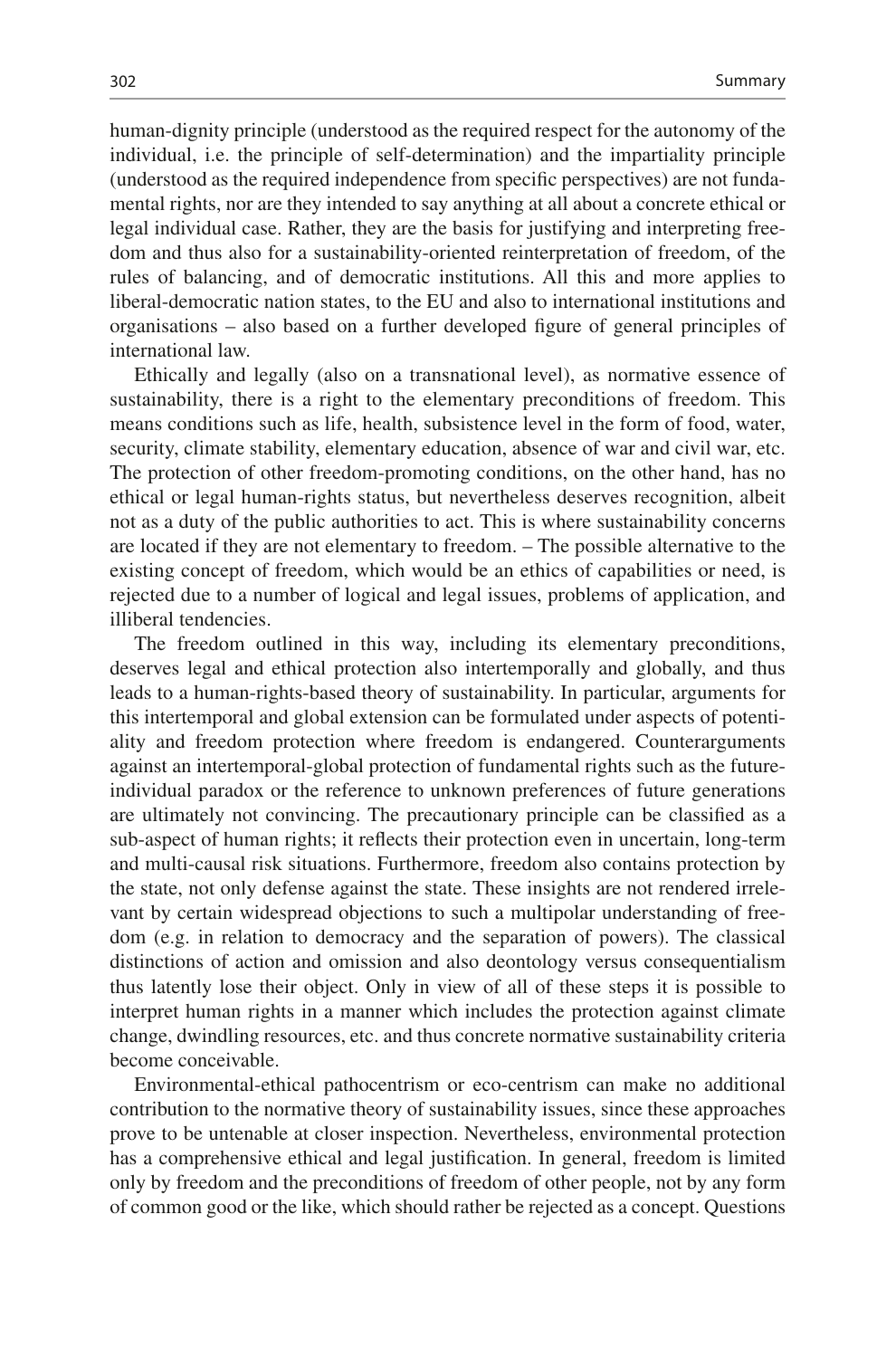of the good life elude regulation, which is why the ethical and legal justification of sustainability measures does not refer to the subsequent possibly greater happiness of those whose freedom is restricted. Discourses on frugality and nudging, for example, are often based on false assumptions in this respect. Main issues of the welfare state can be identified as sustainability phenomena, taking the threat of climate change into account, although the possibility of objectively answering distributional questions is often overestimated.

Ethical and legal decisions can only be understood as a balancing situation (between various freedoms, elementary preconditions of freedom, further freedompromoting conditions and everything that can be derived from all of that). Any sustainability decision is thus marked by normative and factual uncertainties (which is usually overlooked). Concrete problems such as "strong versus weak sustainability" or the relevance of a specific argument can only be meaningfully resolved within this theoretical framework.

The ethical and legal theory of sustainability is also developed as a transformed theory of democracy and of balance of powers. The main victims of today's unsustainability are not voters of today's parliaments and governments, but future generations and people in other countries. Sustainability is thus in conflict with democracy, to which it – on the other hand – has an affinity because of the necessity of discourses and learning processes (which also rules out any kind of eco-dictatorship). Institutional innovations compared to the existence of democracies based on separation of powers are only indicated to a limited extent in the context of sustainability. The most important point is to establish liberal-democratic institutions on an international level in addition to the national sphere.

The right balancing rules, which are the very basis for normative sustainability statements, can be obtained through a legal and ethical balancing theory, which goes beyond traditional legal and ethical approaches and sociological risk theory. These balancing rules outline the scope of normatively rational statements which are possible to make e.g. on sustainability and which are based on liberal-democratic principles. Rules of procedure and fact-finding rules can also be derived, as can a new human-rights understanding of the precautionary principle in law and ethics. There are also rules for taking new findings in valuations and facts into account.

In the interplay of the powers (nationally and transnationally), the violation of balancing rules leads to an obligation to make a new decision in compliance with the previously violated rule – and thus ultimately to an obligation to (significantly) more sustainability. Violated rules in terms of sustainability concern e.g. the factual basis of climate policy to date and the polluter pays principle. The most important rule for the context of sustainability is the prohibition to ruin the basis of balancing as such by depriving its physical foundations. In spite of all remaining leeway, this already carries a human rights obligation similar to the extent of the 1.5 degrees temperature limit in Article 2 para. 1 PA. A partly similar statement can be made for other resource and sink challenges, but not for all of them. If using further balancing rules such as the polluter pays principle and economic capacity, it is also possible to give some indications as to how the efforts and costs of mitigation and adaptation should be distributed globally.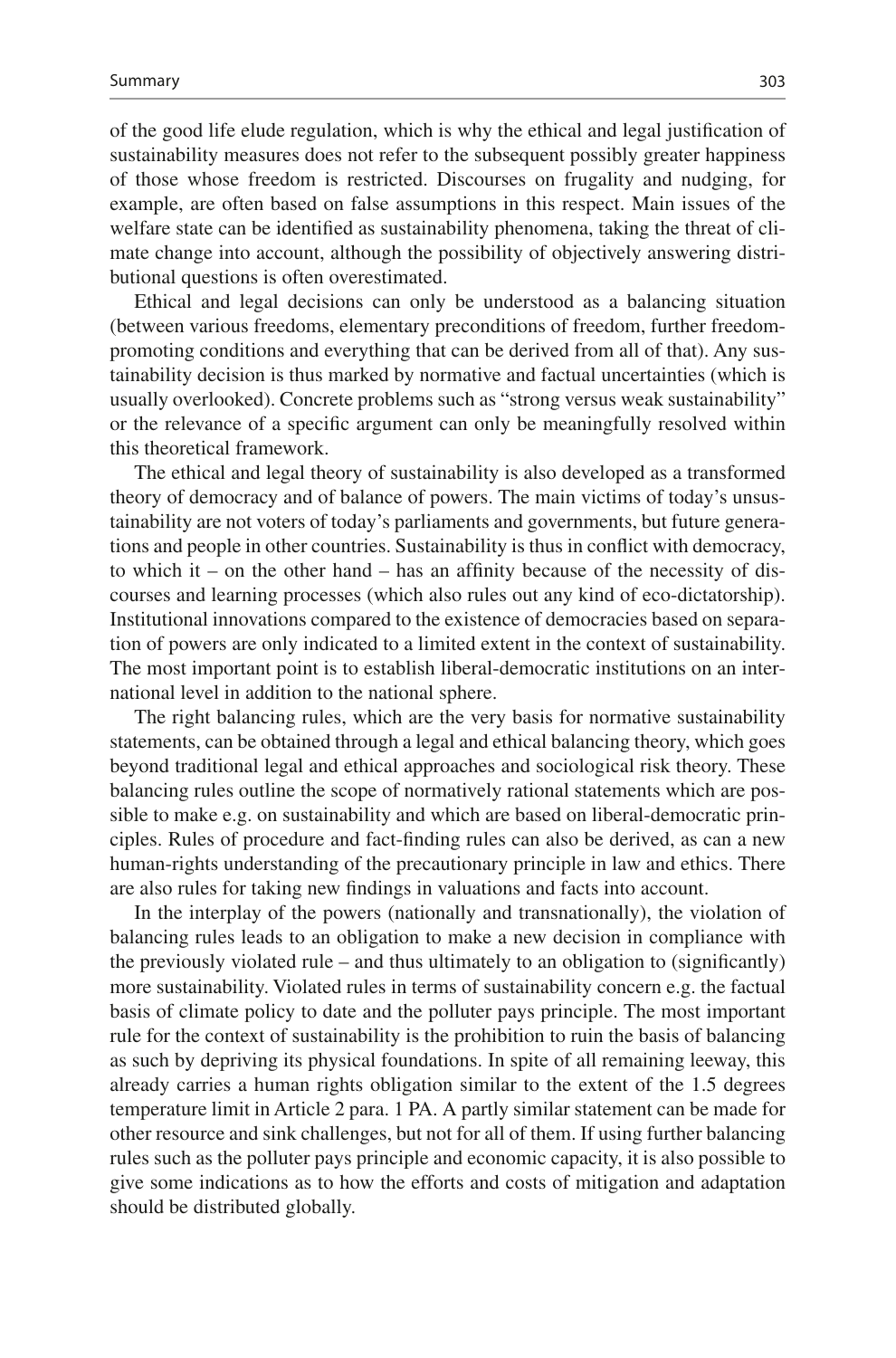All this is also meant as an alternative to the economic cost-benefit analysis, which ultimately represents an empiricist ethics in disguise. It is not only based on a (hidden) untenable normative basic theory and has unsolvable application problems. It also finds itself in insoluble conflicts with a liberal-democratic legal system that does not allocate rights according to solvency and does not primarily organise votes as plebiscitary snapshots.

**(Chapter [4](https://doi.org/10.1007/978-3-030-19277-8_4)**) On the basis of the normative theory of sustainability just laid out, effective implementation measures can be identified. In a first step, a number of promising starting points can be identified for individual and entrepreneurial action as well as for educational measures. Education, voluntary corporate social responsibility (CSR) and consumer engagement can play a role, but they cannot eliminate the need to contain capitalist economic activity and daily life through effective policy instruments, especially with regard to sustainability. Knowledge and intrinsic (self-interested or value-driven) motivation alone cannot trigger the necessary transformation. At the level of the individual person or company, it is also not possible prescribe sufficiently precise what each of the actors has to achieve individually. In addition, there are some general governance problems with regard to addressing single actions (such as shifting effects and rebound effects: see below).

At the political level, there has been an impressive collection of sustainability programmes and declarations on an international, EU and national level to date, although this collection is conflicting with the still large ecological footprint per capita. This also applies to the much-discussed stipulations in the UN Framework Convention on Climate Change (UNFCCC), in the Kyoto Protocol and now in the Paris Agreement, which sets a very ambitious temperature limit, but falls far short in all details of establishing instruments of implementation. The previous sustainability governance in terms of command-and-control law, information law, subsidy law, and procurement law offers a diverse picture which, overall, is not very effective measured against the ambitious (!) objectives (and only this way the effectiveness of instruments can be analysed). Keywords for severe governance problems especially with regard to sustainability include direct and indirect rebound effects (which also include wealth effects), resource-related, sectoral, and spatial shifting effects, lack of rigour, enforcement problems and problems of depictability. These governance problems can only be solved if sustainability issues are consistently understood as (mostly) quantity problems and which require ambitious quantity limits. Thus, those need to be established as core instrument of sustainability policy.

The most promising approach of quantity governance in terms of sustainability would be a cap (and trade) approach or a similarly structured levies on central noxious agents. Given this is construed in a substantially and geographically broad way and with a clear orientation towards ambitious goals, the above-mentioned governance problems can be solved. Furthermore, the diagnosed motivational situations of citizens, companies and politicians (self-interest, conceptions or normality, etc.) can be adequately addressed  $-$  in a freedom- and democracy-friendly manner. Questions such as "certificate markets or levies", "overall market or submarkets" or "cost-efficiency" are mostly overestimated, as is the question of which instruments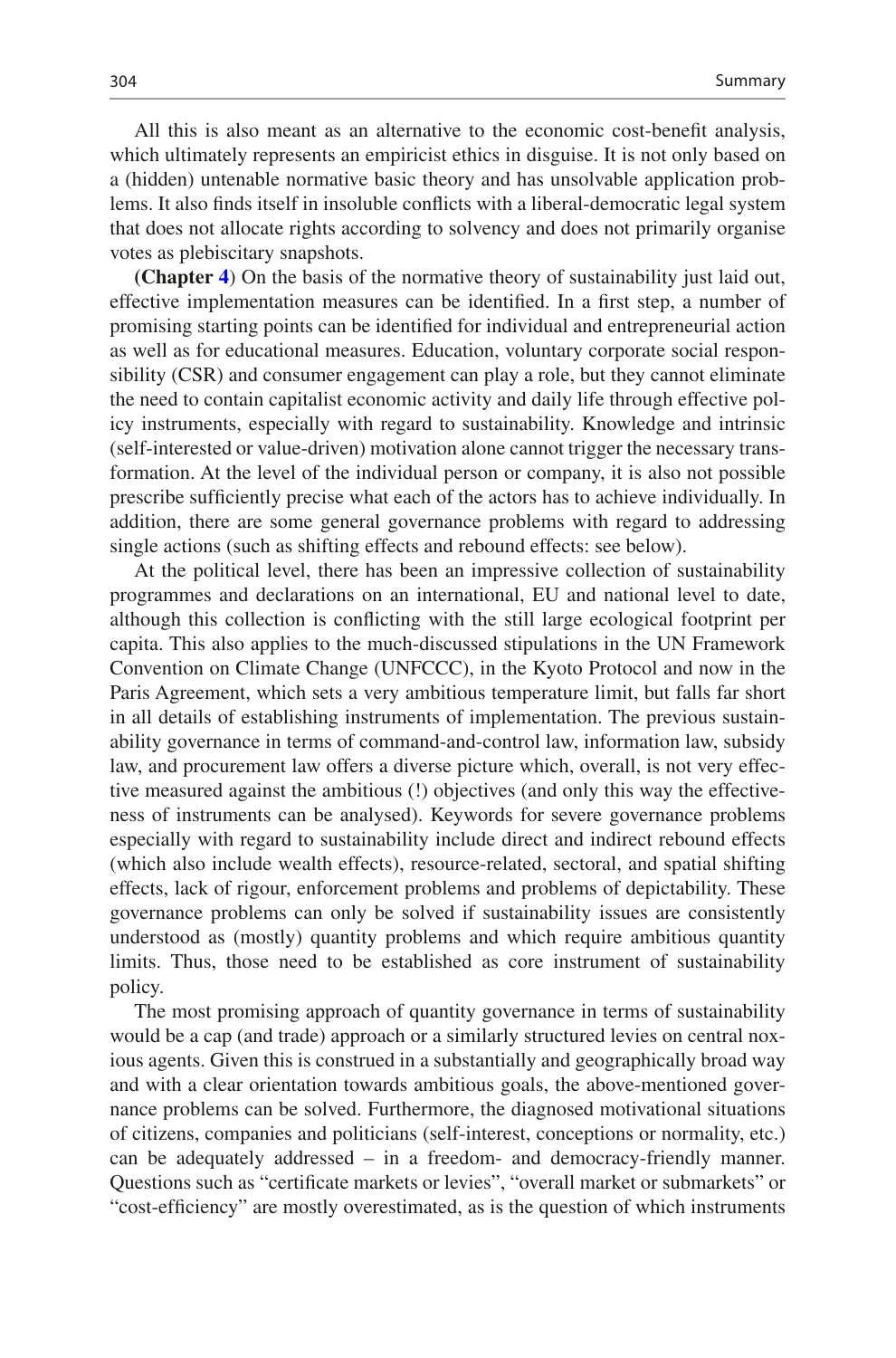should be labelled as economic or regulatory. The idea that the controlling effect of prices is only limited (allegedly due to price elasticity of demand) is based on several false assumptions. The existing EU emissions trading system (ETS) in the climate sector, however, solves almost none of the problems just listed, and neither do various tax approaches.

The key instrument for climate protection as well as for other environmental problems would be a strict cap on fossil fuels in line with the temperature limit in Article 2 para. 1 PA. This could be achieved by means of a completely revised emissions trading scheme that integrates all fossil fuels (instead of merely some industrial sectors) and commits to strict caps and closed loopholes. This could be started by the EU and other willing states and thus gradually removing fossil fuels from the market within two decades. For individual citizens and businesses, this would result in increasing and soon relatively massive price incentives in favour of more efficiency, more renewable resources and, as is mostly neglected, frugality (whose necessity due to the very ambitious target is typically ignored in the economic discourse). The approach could gradually be extended to a global scale. The revenues of the system would essentially contribute to financing mitigation and adaptation in the participating countries of the Global South. An important complementary instrument are border adjustments towards non-willing states for imports and exports. Shifting effects for emissions or resource consumption (and competitive disadvantages) are thus avoided, and pressure is exerted on other states to participate in the system. At the same time, the economic viability of an effective sustainability policy can be demonstrated, ultimately paving the way for later global agreements.

A quantity-controlling approach can be even advantageous from the point of view of social distribution, especially on a global scale, but also with regard to social inequalities within industrialised countries. It addresses both the long-term fatal social impacts of climate change and resource depletion as well as poverty reduction in developing countries. In addition, the model favours the establishment of administrative, educational and welfare institutions in developing countries, which will probably lead to slower population growth (which, like demographic change in general, is overinflated as a cause of problems and too little recognised as their consequence). Furthermore, in the North and South, permanently available and affordable energy is secured, a global race to the bottom in terms of eco-social standards is avoided, and positive effects on the labour market are also likely. In addition, compensation on a global scale and to a lesser extent also for the socially weaker in the industrialised countries is conceivable from the revenues of a quantity governance system. Global concepts for resource and sink problems can thus be linked to combatting poverty.

If an integrated solution is to be sought for various environmental problems (climate, biodiversity, nitrogen, phosphorus, soils, water), a rapid phasing-out of fossil fuels is key. But a cap for livestock farming is similarly important. In connection with capping fossil fuels, this would trigger far-reaching changes also in agriculture, e.g. in the direction of organic farming, pasture farming and significantly lower consumption of animal food, which would in total greatly relieve biodiversity, soils,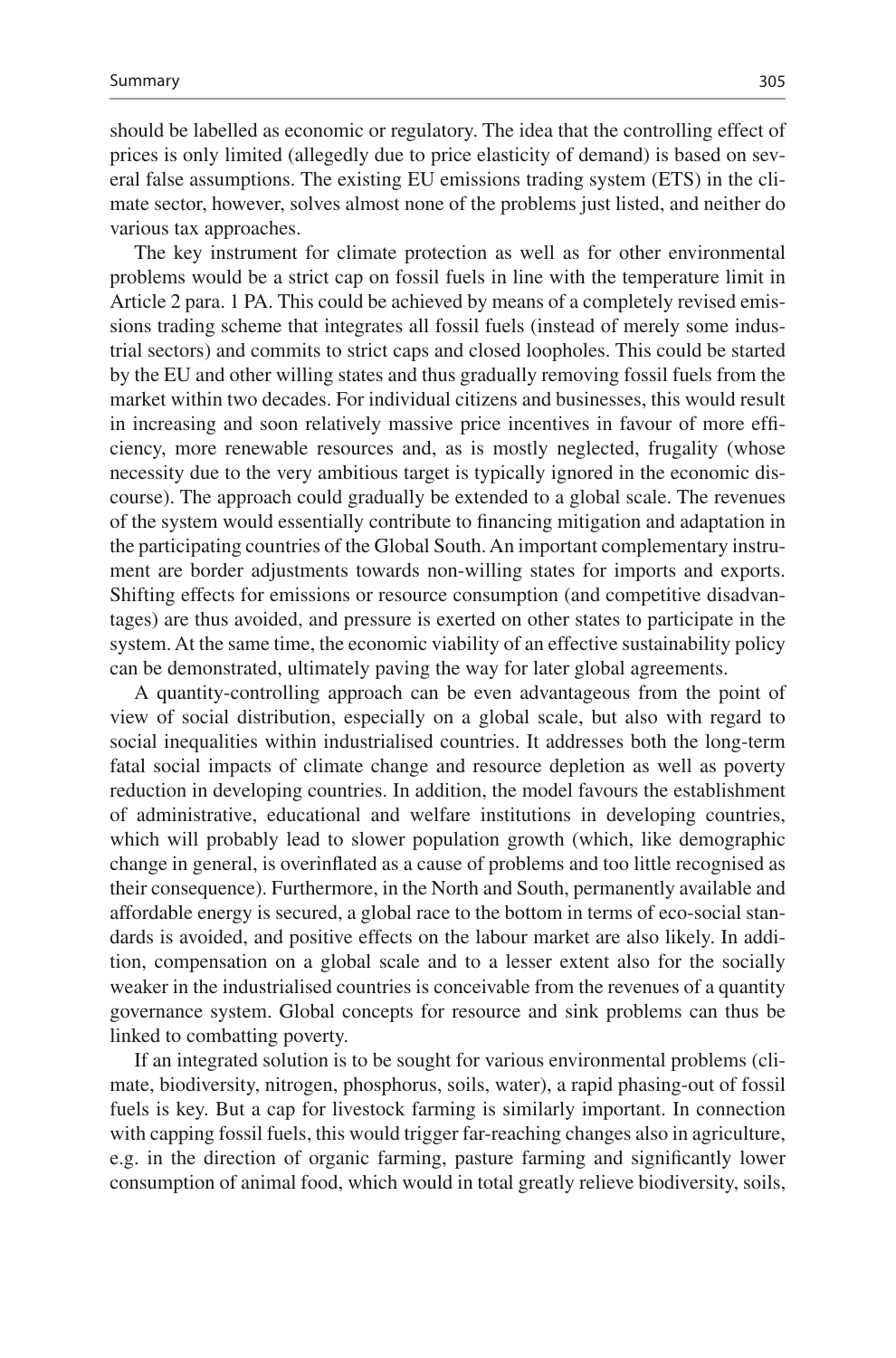water, nitrogen (and phosphorus) cycles and public health. Other pricing instruments are also conceivable, at least for soils.

In addition, in order to avoid hot spot problems and path dependencies, a number of supplementary command-and-control rules and prohibitions remain important in the area of sustainability, for example as additional tool to save biodiversity. This would, however, be more selective and, moreover, would involve stricter and more stringent regulatory law in terms of content and enforcement than is currently the case. The same applies to informational and planning instruments. In contrast, direct pricing of control variables that are difficult to grasp, such as biodiversity, is not very effective.

A sustainability policy that is pursued by a group of willing states has to assert itself against a global, borderless world economy. Cross-border free trade in particular has typical social and ecological defects and calls for regulatory containment of capitalist economic activity. This is true not only in terms of sustainability (in order to avoid shifting effects) but also in terms of democracy which is put under pressure by globalisation minimising the decisive power of domestic parliaments (legally and factually). The current state of establishing global liberal-democratic institutions is ethically and legally only partially compatible with the justification of a universal, global and intertemporal liberal-democratic law and ethics. At least, a sustainability pioneering role of some states is not prohibited under international trade law, including border adjustments for imports and exports. All in all, a categorical rejection of free market systems remains unconvincing even considering the concept of free trade.

The theory of sustainability presented in this book offers some new aspects (based on my earlier publications, especially those in German), which are of considerable importance for various human sciences:

- 1. A revised justification for a (heterodox discourse-ethical) universalism is offered, i.e. for why and to what extent normative questions can be objectively decided with reasons.
- 2. A new concept of freedom is offered, which on the one hand is comprehensive and on the other hand does not lack the legal background and the differentiation that is necessary to make it matter.
- 3. On the basis of these points, a system of liberal-democratic decision-making is developed which neither overestimates the exact decidability of single questions nor is restricted to very vague statements like many ethicists, nor does it rely on cost-benefit-analyses (which are easily attackable). This includes clearly derived outer boundaries of balancing.
- 4. A complex behavioural theory (based on methodological triangulation) is offered on how human motivation and individual and social change work without the constraints of economic, sociobiological, sociological etc. approaches – without an unconvincing dichotomy of individual versus structure – and without relying too heavily on experiments and surveys.
- 5. Several typical governance problems (e.g. different types of shifting effects) are identified as core problems of effective governance in achieving given policy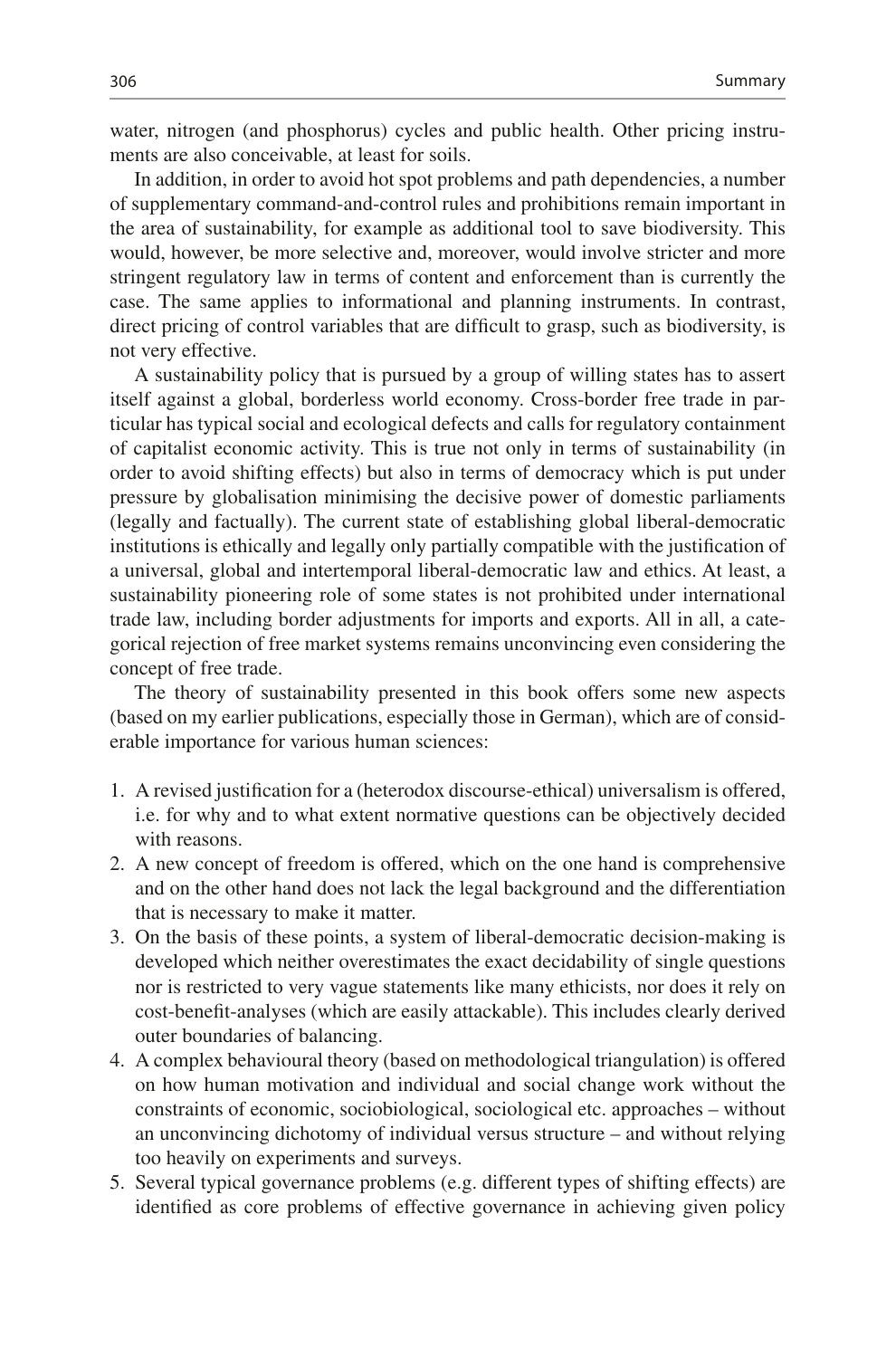objectives. Economic instruments have the major ability to solve those governance problems, to address human motivation adequately, to focus on easiliy graspable governance units such as fossil fuels, and to, therefore, meet ambitious sustainability objectives. This is the case given that they are established on a broad geographical and substantial scale – beyond previous considerations on economic efficiency.

- 6. It is shown that (in addition to human rights) binding obligations under international environmental law, such as those under Article 2 para. 1 PA or under the CBD, trigger much more far-reaching obligations in one or two decades than generally assumed.
- 7. It is shown that the timely complete phase-out of fossil fuels in all sectors (not only electricity, but also heat, mobility, agriculture or plastics) as well as the drastic limitation of livestock farming provides a particularly large problemsolving capacity for various environmental problems.
- 8. A necessary (but not the only) sustainability strategy is frugality; its post-growth implications are considerable but not insoluble.
- 9. One should stop believing the empiricist fairy tale that human scientific research can and must be based solely on facts – or even on quantifiable and reproducible facts.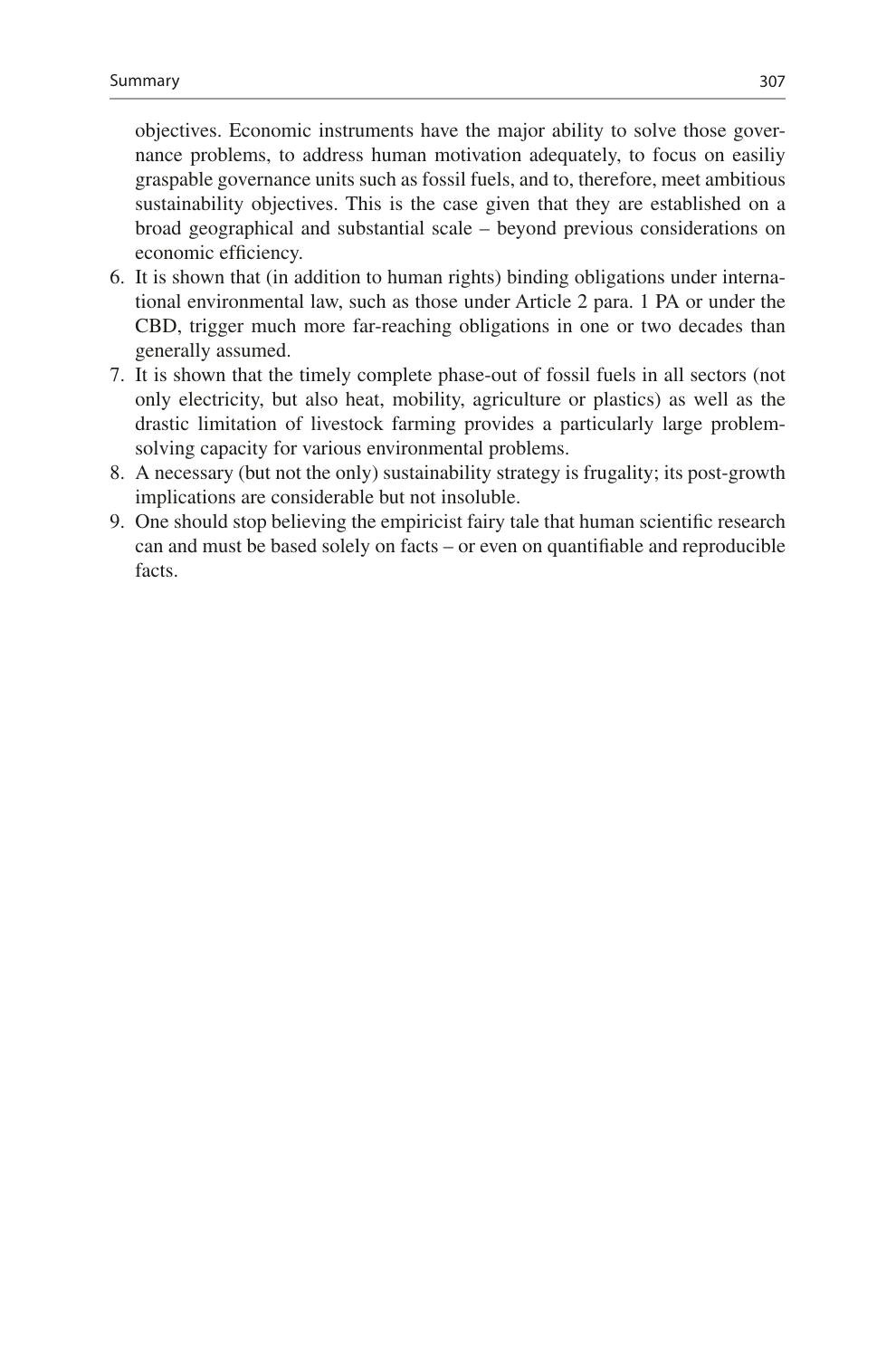# **Glossary**

- **Balancing** means weighing different normative goods. It is inevitable with regard to normative decisions, ethically and legally. However, the economic cost-benefit analysis is not a convincing balancing theory (Chaps. [3.5](https://doi.org/10.1007/978-3-030-19277-8_3) and [3.9\)](https://doi.org/10.1007/978-3-030-19277-8_3).
- **Balancing rules** can be derived from the liberal basic principles of reason, dignity, impartiality, freedom, democracy and separation of powers. They frame the scope of objective statements possible regarding normativity (Chap. [3.6](https://doi.org/10.1007/978-3-030-19277-8_3)).
- **Capitalism** does not consist solely of the principle of growth, nor is it identical with market economy. The criticism of capitalism partly makes false assumptions and overlooks its potentials (Chaps. [1.4,](https://doi.org/10.1007/978-3-030-19277-8_1) [2.6](https://doi.org/10.1007/978-3-030-19277-8_2), and [4.11\)](https://doi.org/10.1007/978-3-030-19277-8_4).
- **Command-and-control law** working with bans and obligations is susceptible to certain governance problems because it focuses on individual products, investments or activities. Nevertheless, it must provide essential additions to economic policy instruments for sustainability (Chap. [4.10](https://doi.org/10.1007/978-3-030-19277-8_4)).
- **Cooperation** can be driven by self-interest or altruism. Some overestimate and some underestimate the importance of cooperation for human behaviour, inter alia with regard to sustainability (Chap. [2.6\)](https://doi.org/10.1007/978-3-030-19277-8_2).
- **Culture and biology** are the background to all motivational factors the dispute over sociobiology shows that the dominant desire to latently deny one of the two factors is flawed (Chaps. [2.3](https://doi.org/10.1007/978-3-030-19277-8_2) and [2.5](https://doi.org/10.1007/978-3-030-19277-8_2)).
- **Consistency, (technological) efficiency and frugality** represent three sustainability strategies. The first two focus on technically smarter production and consumption (consistency, for example through recycling). Frugality, on the other hand, focuses on less production and consumption.
- **Corporate social responsibility and sustainable consumption** as an instrument of sustainability rely on voluntary action by companies and consumers. These approaches take too little account of the interaction between the actors, the motivational situation and the difficulties of concretization on the level of single actors (Chap. [4.2](https://doi.org/10.1007/978-3-030-19277-8_4)).
- **Economic policy instruments** working by means of direct or indirect pricing of resources or sinks – can be designed as quantity control and thus adequately address sustainability as a quantity problem – and they also fit better with human motivation and the liberal basic principles than other governance instruments.

© Springer Nature Switzerland AG 2020 309

F. Ekardt (ed.), *Sustainability*, Environmental Humanities: Transformation, Governance, Ethics, Law,<https://doi.org/10.1007/978-3-030-19277-8>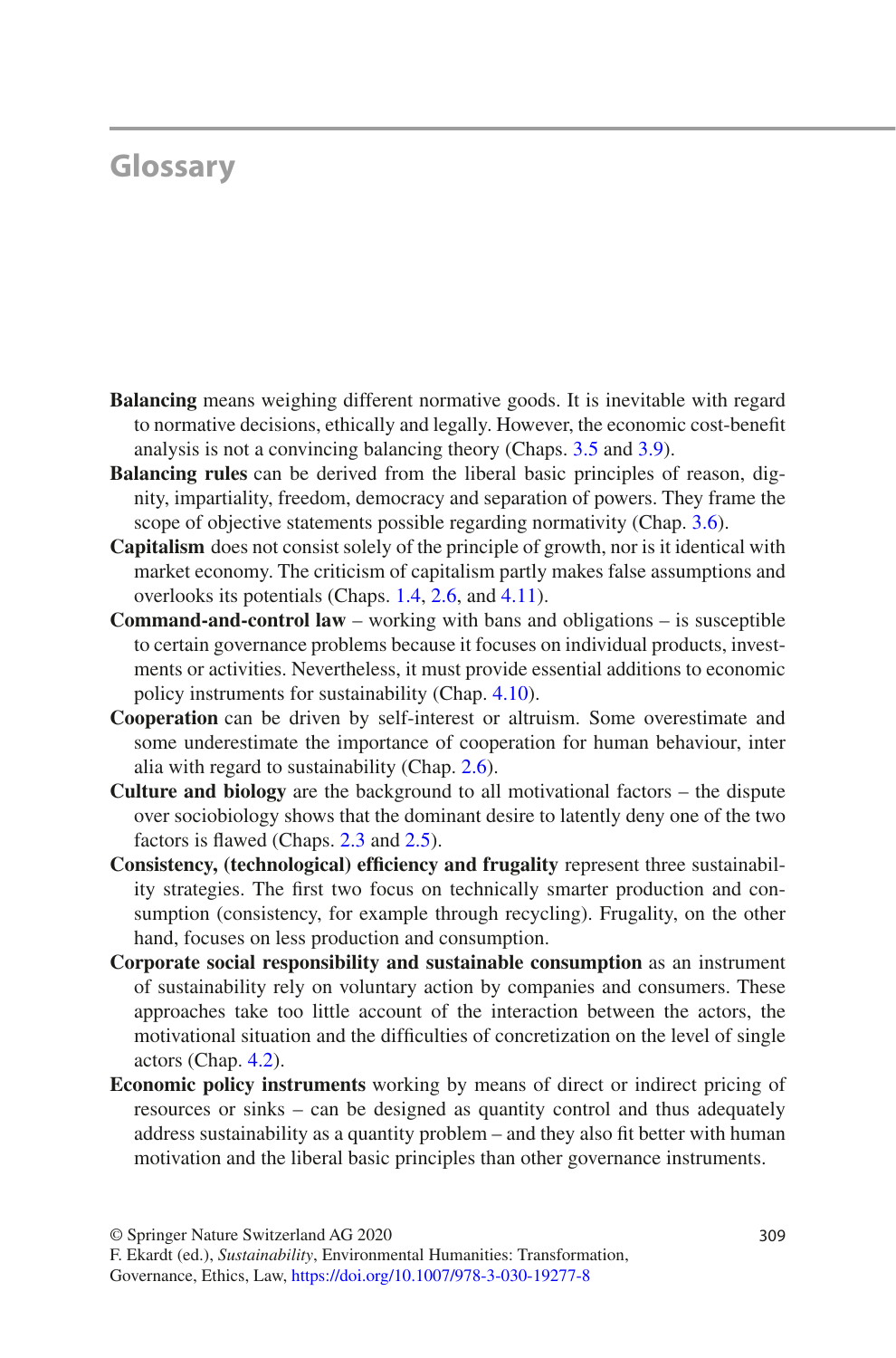- **Empiricism** means an epistemology and at the same time a sceptic theory of justice, which are both not able to convince in essential respects (Chaps. [1.6,](https://doi.org/10.1007/978-3-030-19277-8_1) [1.7](https://doi.org/10.1007/978-3-030-19277-8_1), [3.1](https://doi.org/10.1007/978-3-030-19277-8_3), and [3.9\)](https://doi.org/10.1007/978-3-030-19277-8_3).
- **Environmental humanities** means research in disciplines such as economics, law, philosophy, political science, sociology, cultural studies, ethnology, etc. on questions of environment and sustainability – preferably from a transdisciplinary per-spective (Preface, Chaps. [1.1](https://doi.org/10.1007/978-3-030-19277-8_1) and [1.7](https://doi.org/10.1007/978-3-030-19277-8_1)).
- **Epistemology** means the theory of what can be objectively recognised in facts and, if necessary, in norms. This also includes basic distinctions such as objective versus subjective, is versus ought, genesis versus validity (which do not coincide) – and a critique of some aspects of constructivism (Chap. [1.6](https://doi.org/10.1007/978-3-030-19277-8_1)).
- **Fossil fuels** (oil, coal, gas) are the main driver of various environmental problems such as climate change, loss of biodiversity, human diseases, disturbed nitrogen cycles etc. due to their omnipresence in electricity, heat, mobility, plastics and in the agricultural sector (Chaps. [1.2](https://doi.org/10.1007/978-3-030-19277-8_1) and [1.3](https://doi.org/10.1007/978-3-030-19277-8_1)).
- **Free trade** and WTO can in principle fit well with free democracy, but only with constitutional and sustainable framing (Chap. [4.11\)](https://doi.org/10.1007/978-3-030-19277-8_4).
- **Freedom** is the object of human rights. Under the auspices of sustainability, the understanding of freedom must be expanded, inter alia to include the elementary preconditions of freedom, an intertemporal and global dimension and an element of precaution (Chaps. [3.2](https://doi.org/10.1007/978-3-030-19277-8_3), [3.3,](https://doi.org/10.1007/978-3-030-19277-8_3) and [3.4](https://doi.org/10.1007/978-3-030-19277-8_3)).
- **Good life** (roughly equivalent to happiness) is the antonym to justice and describes an area that is legally and ethically inaccessible to any regulation (Chap. [3.4\)](https://doi.org/10.1007/978-3-030-19277-8_3).
- **Governance** is about effective means i.e. policy instruments to implement policy objectives (and to balance them against other values or objectives) and sustainability strategies resulting from the objectives (Chaps. [1.7](https://doi.org/10.1007/978-3-030-19277-8_1) and [4.1\)](https://doi.org/10.1007/978-3-030-19277-8_4).
- **Governance problems** such as rebound effects or shifting effects are typical obstacles to effective sustainability policy that can be empirically measured and derived from behavioural research (Chap. [4.4](https://doi.org/10.1007/978-3-030-19277-8_4)).
- **Happiness** is empirically investigated in happiness research. The findings are ambivalent in terms of sustainability – and there is nothing normatively that can be said about happiness in liberal democracy (Chaps. [2.6](https://doi.org/10.1007/978-3-030-19277-8_2) and [3.4](https://doi.org/10.1007/978-3-030-19277-8_3)).
- **Human rights** mean (ethically and in national, European and international law) the rights to freedom and the elementary preconditions of freedom. Human rights and fundamental rights are synonymous for the purposes of this book (Chaps. [1.7](https://doi.org/10.1007/978-3-030-19277-8_1) and [3.2](https://doi.org/10.1007/978-3-030-19277-8_3)).
- **Individual versus structure** (or micro versus macro) is a popular distinction in research on behaviour and societies (Chap. [2.1](https://doi.org/10.1007/978-3-030-19277-8_2)), but it is ultimately not feasible.
- **Interconnectedness** refers to the way politicians, citizens, consumers, entrepreneurs and other actors influence and depend on each other. It is thus a chickenand-egg game to ask for the main responsible entity (Chaps. [2.1](https://doi.org/10.1007/978-3-030-19277-8_2) and [4.2](https://doi.org/10.1007/978-3-030-19277-8_4)).
- **Integrated solutions** for various sustainability challenges such as climate change, biodiversity loss or disturbed nitrogen cycles are necessary. What is needed is addressing the overarching drivers such as fossil fuels and livestock farming (Chap. [4.9\)](https://doi.org/10.1007/978-3-030-19277-8_4).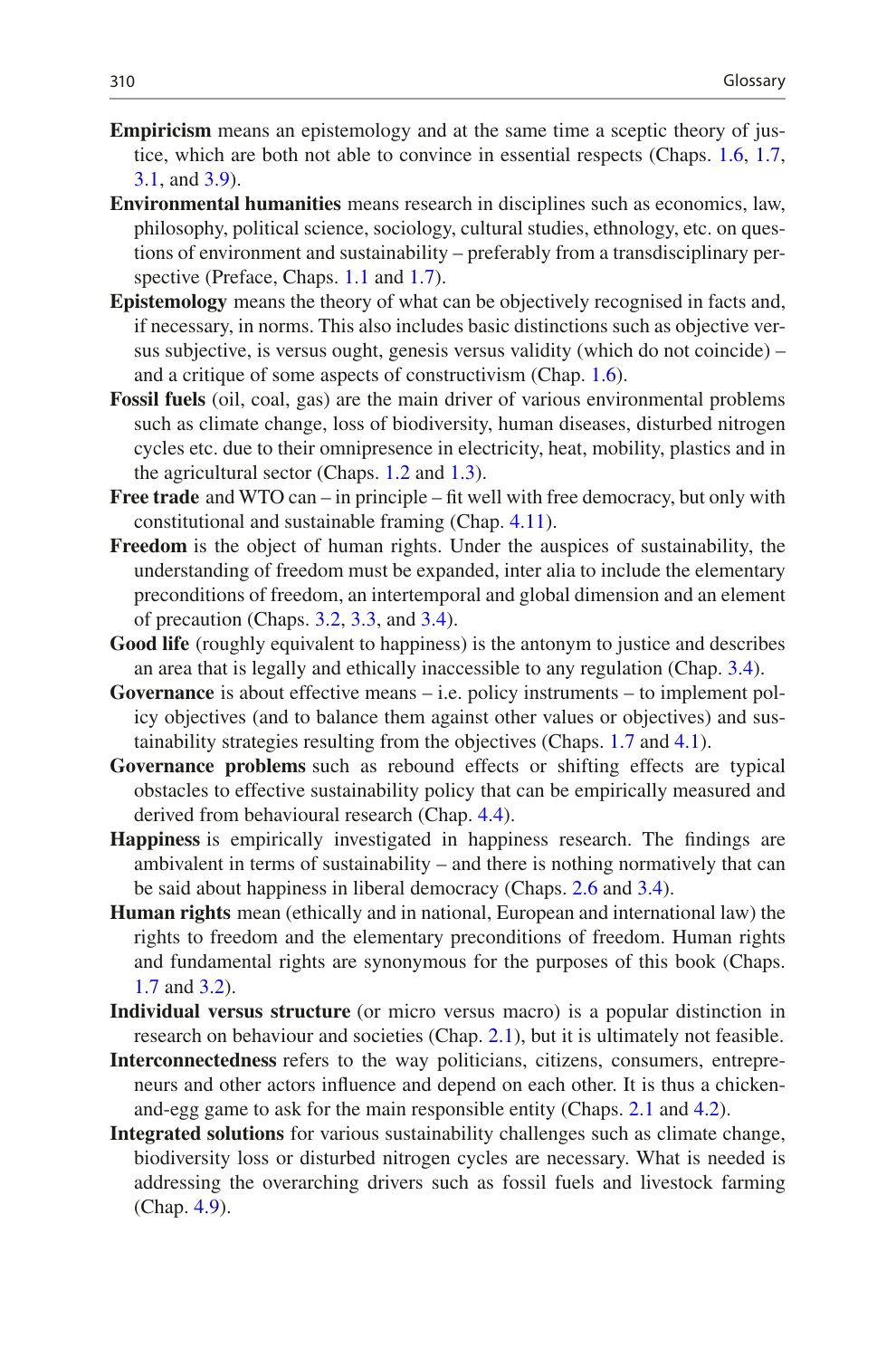- **Justice** means the rightness of social order and human behaviour. In contrast, truth means the accuracy of statements about facts. Social distributive justice is a subaspect of justice regarding distributional issues (Chaps. [1.6](https://doi.org/10.1007/978-3-030-19277-8_1) and [1.7](https://doi.org/10.1007/978-3-030-19277-8_1)).
- **Knowledge and values** are constantly overestimated as motivational factors of human behaviour. But if one does not ask descriptively what drives us in fact, but asks normatively what we should do, values are the sole yardstick (Chap. [2.2](https://doi.org/10.1007/978-3-030-19277-8_2)).
- **Law and ethics** are normative systems, of which law is characterised by greater concreteness and the existence of state sanctions (Chaps. [1.7](https://doi.org/10.1007/978-3-030-19277-8_1) and [3.1\)](https://doi.org/10.1007/978-3-030-19277-8_3).
- **Liberal democracy** is based on the liberal basic principles of reason, dignity, impartiality, freedom, (representative) democracy and separation of powers (Chaps. [3.2](https://doi.org/10.1007/978-3-030-19277-8_3) and [3.5\)](https://doi.org/10.1007/978-3-030-19277-8_3).
- **Liberalism, scepticism, contextualism and metaphysics** are different basic approaches to the theory of justice. Only reason-based liberalism can convince (Chap. [3.1\)](https://doi.org/10.1007/978-3-030-19277-8_3).
- **Livestock farming** is besides fossil fuels the second major driver of various environmental problems (Chaps. [1.2](https://doi.org/10.1007/978-3-030-19277-8_1) and [4.9](https://doi.org/10.1007/978-3-030-19277-8_4)).
- **Marxism** is a theory which tries to overcome the distinction between is and ought, but without success – and which empirically and normatively encounters many frictions (Chaps. [2.6](https://doi.org/10.1007/978-3-030-19277-8_2) and [3.1](https://doi.org/10.1007/978-3-030-19277-8_3)).
- **Methodology** with regard to sustainability must be multi-methodical and qualitatively oriented in essential parts, for example when it comes to human behaviour and governance. The methodology is different when it comes to normative questions, e.g. the interpretation of the law (Chap. [1.7\)](https://doi.org/10.1007/978-3-030-19277-8_1).
- **Motivational factors** help explain the behaviour of citizens, consumers, politicians, entrepreneurs and other actors. They include e.g. self-interest, values, emotions, conceptions of normality, knowledge and structural conditions such as path dependencies and problems of collective goods (Chaps. [2.3](https://doi.org/10.1007/978-3-030-19277-8_2) and [2.4](https://doi.org/10.1007/978-3-030-19277-8_2)).
- **Paris Agreement** is the most important global environmental agreement, which is vague in many respects, but sets a very ambitious – and legally binding – climate target in its Article 2 (Chaps. [1.2](https://doi.org/10.1007/978-3-030-19277-8_1) and [4.3](https://doi.org/10.1007/978-3-030-19277-8_4)).
- **Ping-pong of change** means that social change is possible in an interplay of interdependent social actors such as politicians, citizens, consumers, managers, etc. (Chap. [2.7\)](https://doi.org/10.1007/978-3-030-19277-8_2).
- **Post-growth or degrowth** means an economy without economic growth or even with processes of shrinking – possibly necessary for sustainability, but with considerable and partly unsolved consequences (Chap. [1.4](https://doi.org/10.1007/978-3-030-19277-8_1)).
- **Rationality or reason** means the ability to decide questions based on reasons. A distinction must be made between theoretical, instrumental and normative reason (Chap. [1.6\)](https://doi.org/10.1007/978-3-030-19277-8_1).
- **Sustainability** means the expansion of ethics, law and politics in intertemporal and global terms, i.e. intertemporal and global justice. In contrast, a three-pillar model of sustainability is not convincing (Chap. [1.5\)](https://doi.org/10.1007/978-3-030-19277-8_1).
- **Sustainability governance** seeks an effective implementation of (human-rightsbased) sustainability goals. Caps for fossil fuels and livestock farming play a key role for that (Chap. [4.6](https://doi.org/10.1007/978-3-030-19277-8_4)).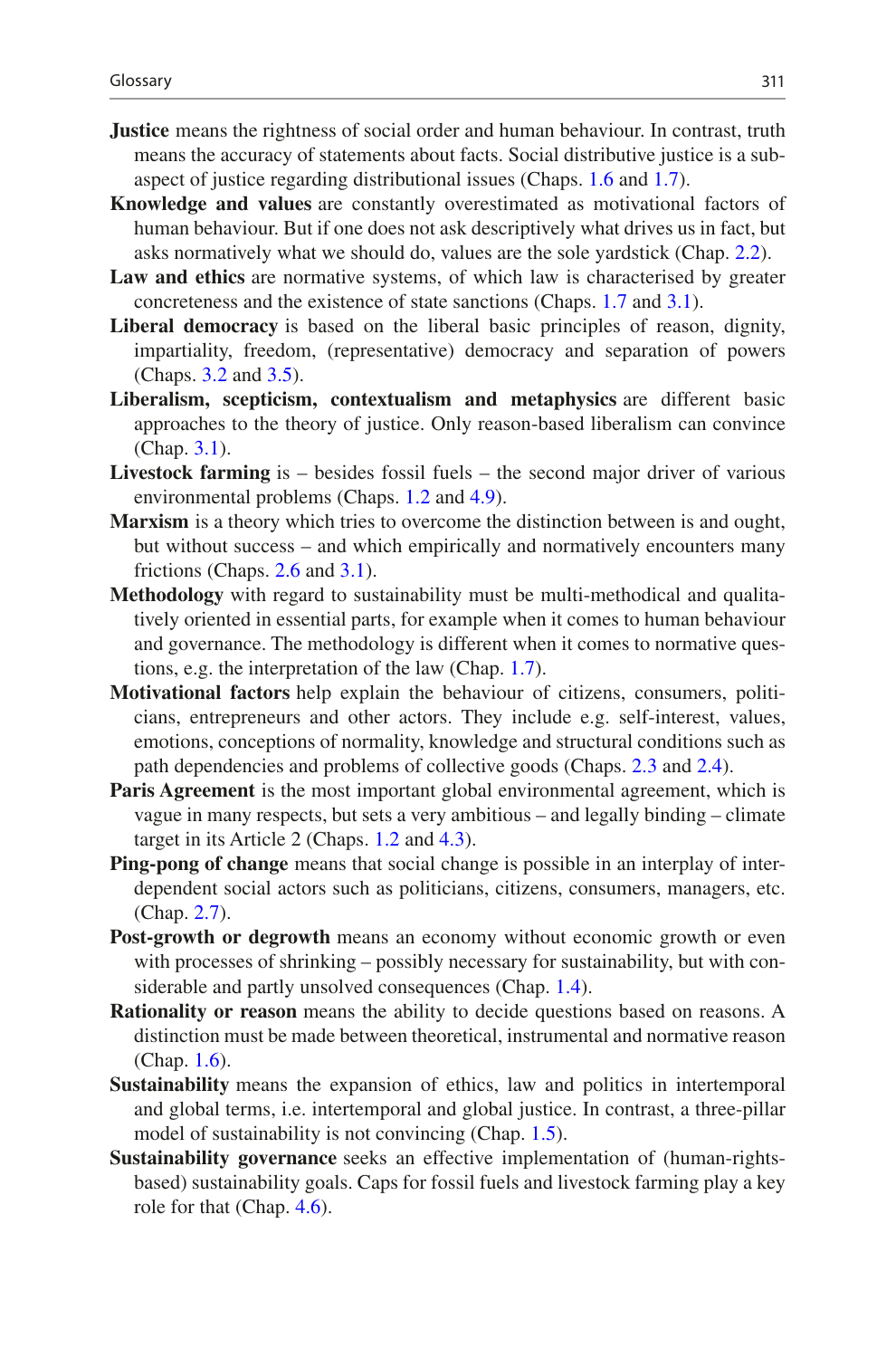- **Sustainable Development Goals** have been established by the UN for a bouquet of relevant policy areas. They are legally non-binding and also partly contradictory (Chap. [4.3\)](https://doi.org/10.1007/978-3-030-19277-8_4).
- **Transdisciplinarity** means discussing science not from the perspective of a particular discipline (and its unquestioned dogmas), but on the basis of substantial problems – and thereby incorporating all disciplinary knowledge on these problems. Furthermore, transdisciplinarity is open to knowledge stocks outside the institutionalised scientific system, which is self-evident in an objective concept of rationality (Chap. [1.7](https://doi.org/10.1007/978-3-030-19277-8_1)).
- **Uncertainty and risk** are characteristic of sustainability issues with regard to both facts and norms. There are ethical and legal rules for dealing with them (Chaps. [3.6](https://doi.org/10.1007/978-3-030-19277-8_3) and [3.7\)](https://doi.org/10.1007/978-3-030-19277-8_3).
- **Universalism** refers to justice in all societies and globalism designates justice across borders between all societies (Chaps. [3.1](https://doi.org/10.1007/978-3-030-19277-8_3) and [3.3\)](https://doi.org/10.1007/978-3-030-19277-8_3).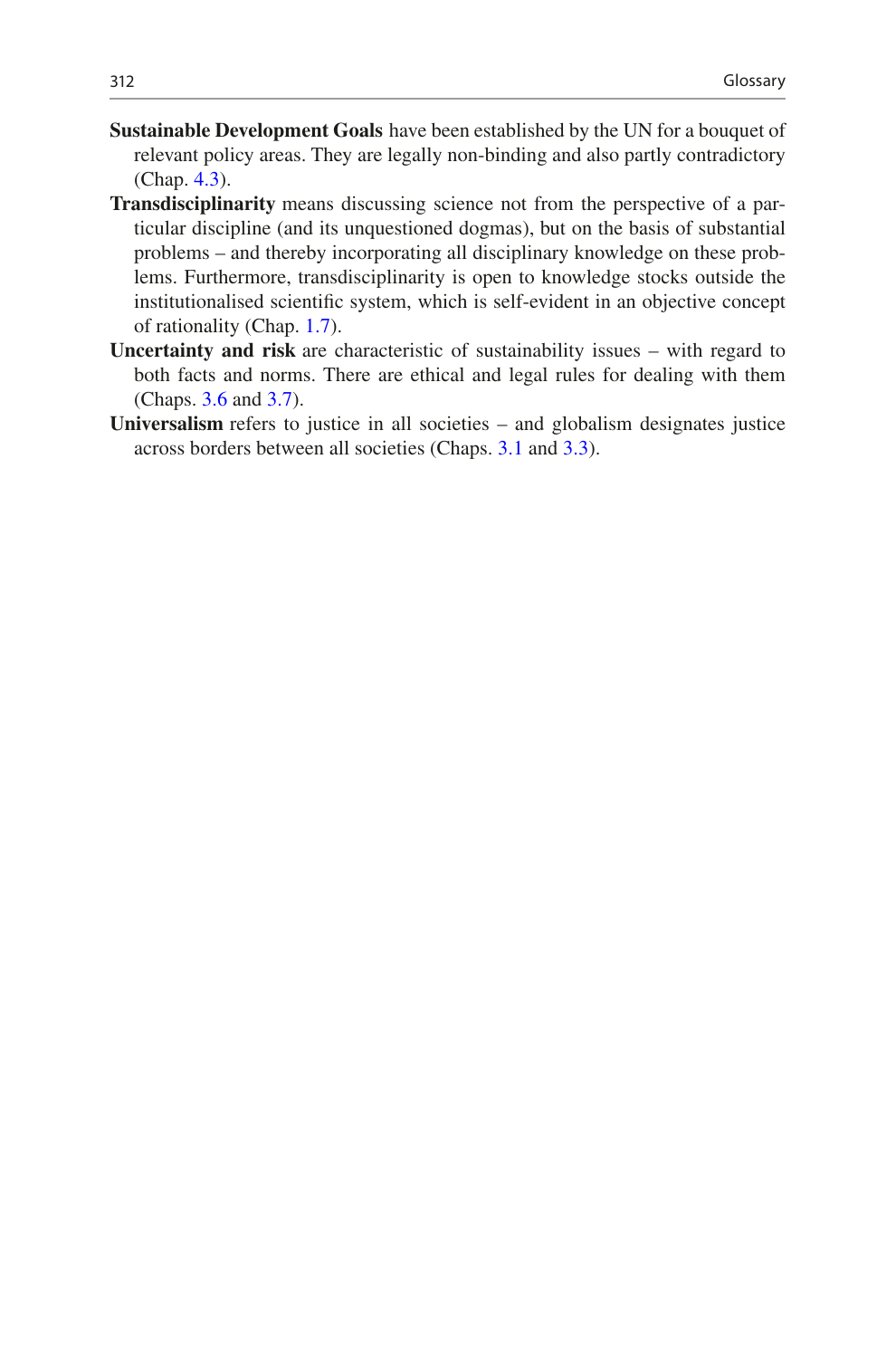# **Index**

### **A**

- Adaptation, 114, 163, 202, 203, 226, 238, 256, 263, 277–279
- Advertising, 229, 230, 234
- Animal feed, 6, 17, 267, 269, 271, 272, 275
- Animal food, 9, 17, 65, 227, 231, 268, 270, 272, 305

### **B**

- Balance of powers, 49, 50, 52, 74, 97, 133, 136, 183, 186–188, 251, 303
- Balancing rules, 39, 113, 114, 125, 126, 128, 133, 135, 136, 143, 166, 168, 172, 175, 177, 179, 181, 182, 187–196, 198–202, 204–206, 208, 210, 214, 303
- Behavioural change, 2, 4, 12, 16, 19, 71, 269, 278, 298, 299
- Behavioural research, 38, 41–47, 52, 75, 87, 116, 211
- Biodiversity, 5, 6, 8, 10, 11, 13, 15, 17, 21, 152, 167, 168, 199, 204, 210, 213, 214, 227, 229, 235, 240, 243, 246, 254, 257, 266–276, 297, 298, 305, 306 Border adjustments, 204, 226, 227, 265–266,
- 271, 284, 285, 287, 305, 306
- Business ethics, 135–152

# **C**

- Calvin/Calvinistic, 90, 91
- Capability approach, 148–152, 174
- Cap and trade, 239, 247–253, 255, 256, 261, 272
- Capitalism, 24, 35, 52, 62, 63, 66, 67, 73, 74,
	- 77, 87–98, 104, 105, 131, 136, 174,
	- 228–234, 251, 281–283, 300
- Carbon capture and storage (CCS), 2, 7, 14–16, 298

Centralised *versus* decentralised, 274–280 Charge, 81, 182, 214, 241, 256 Chicken-and-egg game, 63–68, 98–105, 234, 300 Citizens, 49, 66, 80, 117, 123, 142, 143, 145, 191, 232, 251, 259 Climate change, 1, 2, 5–8, 10–12, 16–20, 22, 26, 33, 34, 36, 37, 42, 45, 65, 67–70, 78, 81, 83–85, 94, 95, 99, 100, 102, 103, 113, 115, 116, 119, 135, 146, 147, 153, 156–158, 160, 163, 164, 170, 180, 186, 191, 193, 195–202, 204, 206, 207, 209–212, 214, 225, 226, 228, 229, 235, 238, 240, 241, 243, 249, 252, 254, 257, 261, 263, 264, 267–270, 275, 278, 279, 284, 297, 298, 302–305 Climate economics, 200, 206–214 Climate governance, 227, 238, 254–259 Climate law, 10, 235 Climate policy, 22, 100, 102, 114, 171, 198, 201, 202, 204–206, 209, 211, 214, 234–238, 241, 243, 255–260, 262, 264–266, 279, 303 Climate sceptics, 8–9, 11, 24 Command-and-control, 191, 225, 227, 238, 239, 243–247, 259, 270, 271, 273–280, 287, 304, 306 Common good, 113, 163, 167–169, 180, 191, 251, 302 Companies, 2, 4, 21, 22, 24, 28, 31, 65, 66, 68, 73, 94, 97–100, 137, 138, 158, 179, 182–183, 204, 226, 228, 230–234, 242–244, 248, 252, 255, 256, 259, 262, 264, 285, 298, 304 Competition, 4, 76, 95–98, 118, 231, 232, 281–283

Competitiveness, 174, 227, 255, 263–266

© Springer Nature Switzerland AG 2020

F. Ekardt (ed.), *Sustainability*, Environmental Humanities: Transformation, Governance, Ethics, Law,<https://doi.org/10.1007/978-3-030-19277-8>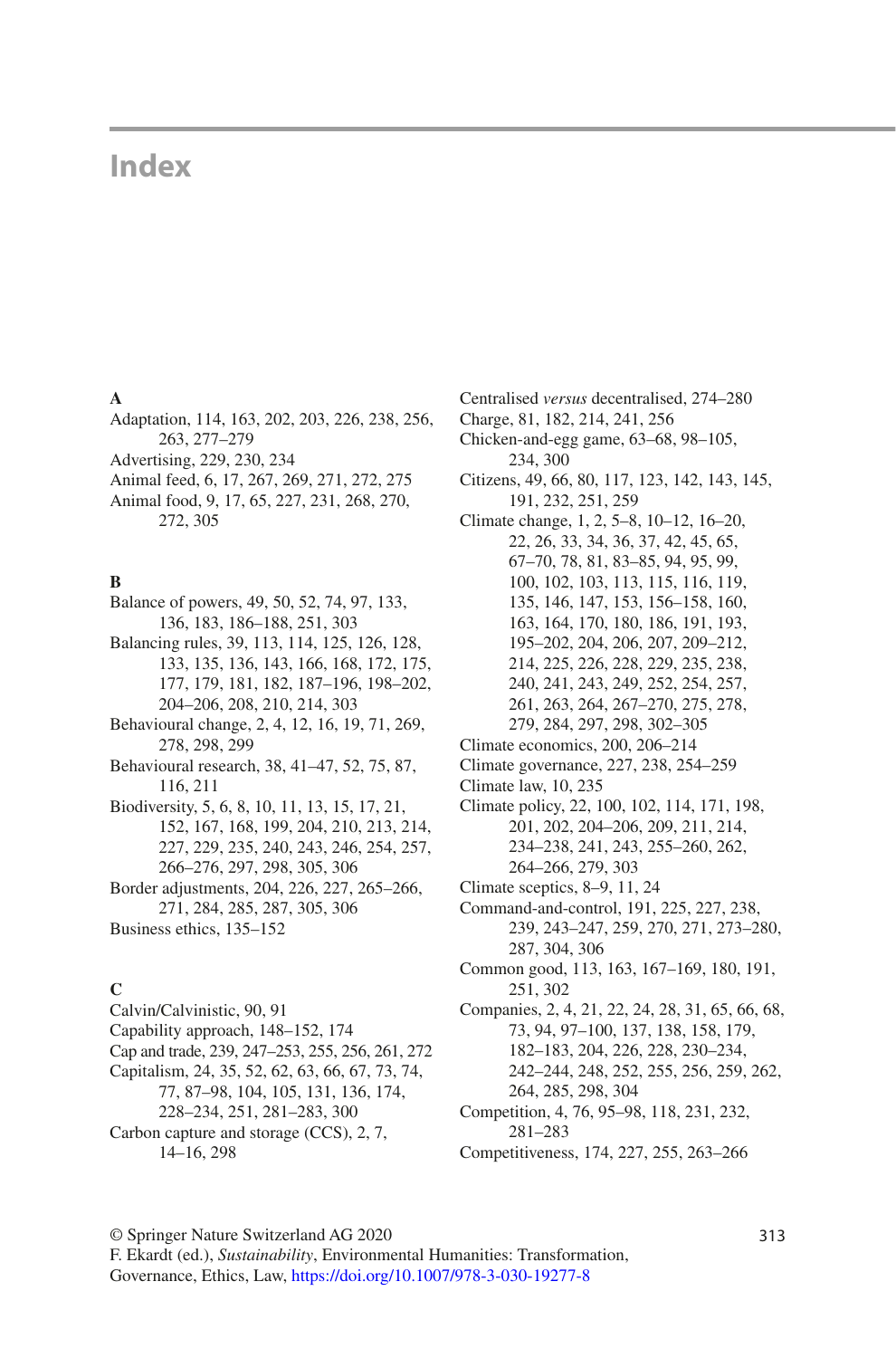- Conceptions of normality, 82, 83, 90, 103, 186, 229, 230, 245, 248, 257, 278, 299, 300
- Consistency, 2, 12–19, 26, 63, 228, 238, 298
- Constitution, 38–40, 48–50, 115, 128, 137–145, 148, 152, 153, 155, 159, 161, 164–167, 173, 174, 176, 177, 179–183, 187, 188, 191, 193, 196, 198–199, 204, 208–209, 228, 281–287
- Constitutional court, 52, 142, 145, 146, 160, 164–166, 181, 187, 188, 204
- Constitutionalisation, 227, 281–287
- Contextualism, 119–121, 123, 150
- Cooperation, 70, 76, 81, 88, 92–97, 105, 132, 166, 174
- Cooperation research, 92–98, 132
- Corporate social responsibility (CSR), 230–232, 234, 287, 304
- Cost-benefit analysis, 4, 12, 31, 39, 40, 48, 50, 114–135, 172, 181, 190, 192, 206–215, 249–252, 254, 304
- Customary law, 176–179

#### **D**

- Decoupling, 2, 18, 19, 298
- Defensive rights, 164–167, 191
- Definition *versus* content, 27–28
- Democracy, 4, 5, 35, 48–52, 73, 74, 87, 89–92, 96, 97, 111–215, 226, 227, 252, 281–287, 298, 301–304, 306
- Depictability, 246, 248, 276, 304
- Dignity, 49, 112, 116, 119, 121, 125, 126, 129, 134–152, 157, 159, 164, 177, 184, 199, 200
- Discounting, 207, 212–214
- Discourse ethics, 124–125, 130, 131, 134, 141, 148, 168, 182, 214, 301, 306
- Discourse theory, 35, 132
- Discretion, 114, 133, 165, 181, 194, 283
- Distribution, 1, 9, 10, 25, 28, 39, 52, 100, 102, 113, 115, 132, 137, 151, 154, 162, 172–175, 186, 193, 194, 198, 200–203, 226, 241, 249, 251, 255–257, 260–263, 287, 297, 303, 305
- Distributive justice, 1, 38, 114, 163–179, 199, 215, 262, 263, 297
- Double threat to freedom, 135–137, 155

#### **E**

- Ecocentric ethics, 163–179, 199, 285
- Eco-dictatorship, 73, 114, 150, 179–189, 303 Economic evaluation, 181, 206, 213, 276
- Economic freedom, 5, 89, 114, 118, 142, 147, 180, 189–195, 200
- Economic instrument, 191, 239, 246–251, 254–259, 271, 275, 277, 278, 280, 287
- Economics, 1–53, 66, 69, 74, 80, 88, 90, 114, 121, 180, 200, 206, 209, 211, 212, 214, 250, 299, 300
- Education, 4, 22, 26, 30, 68–70, 75, 90, 94, 112, 142, 146, 148, 150, 152, 173, 228–230, 234, 277, 283, 302, 304, 305
- Effectiveness, 33, 39–41, 47, 84, 104, 144, 180, 191, 195, 196, 229–231, 241, 250, 251, 266, 274, 304
- Efficiency, 12–18, 20, 21, 26, 39–41, 63, 73, 117, 124, 181, 226, 228, 237–239, 241, 243–245, 247, 249, 250, 256, 258, 260–262, 269, 272, 276, 279, 280, 298, 304, 305, 307
- Egalitarianism, 150, 173, 174, 182, 194
- Emissions trading scheme (ETS), 239, 241, 247, 252–257, 259–261, 265, 266, 271–273, 277, 279, 305
- Emotions, 33, 34, 36, 44, 61, 63, 76, 79–87, 94, 96, 100–104, 148, 170, 185, 186, 229, 270, 287, 299
- Empiricism, 12, 35, 41–53, 116, 117, 134, 137, 207
- Energy efficiency, 14–16, 20, 21, 73, 237, 239, 241, 243, 244, 247, 260, 261
- Energy storage, 279–280
- Enforcement, 32, 40, 131, 227, 246–248, 250, 254, 257, 259, 271, 273, 276, 304, 306
- Environmental awareness, 68–75
- Environmental humanities, 53
- Environmental law, 145, 196, 206, 280, 283–285
- Equality, 37, 140, 164, 172, 173, 201
- Ethical argumentation, 51–52, 136
- Ethics of need, 148–151
- European law/EU law, 115, 140, 142, 144, 196
- Evolutionary biology, 71, 74–79, 85, 87
- Experiments, 35, 42–47, 68, 72, 78, 80–82, 84, 86, 103, 132, 297, 306

#### **F**

- Factors of motivation, 75–79
- Fossil fuels, 1–53, 72, 73, 88, 89, 98–100, 102, 186, 199, 226–229, 233, 236–240, 244–250, 252, 254–277, 280, 284, 297, 298, 305
- Freedom, 3–5, 9, 21, 38, 49, 52, 62, 69, 89, 91, 100, 111–214, 226, 228, 230–232, 251, 253, 274, 282, 284, 300–306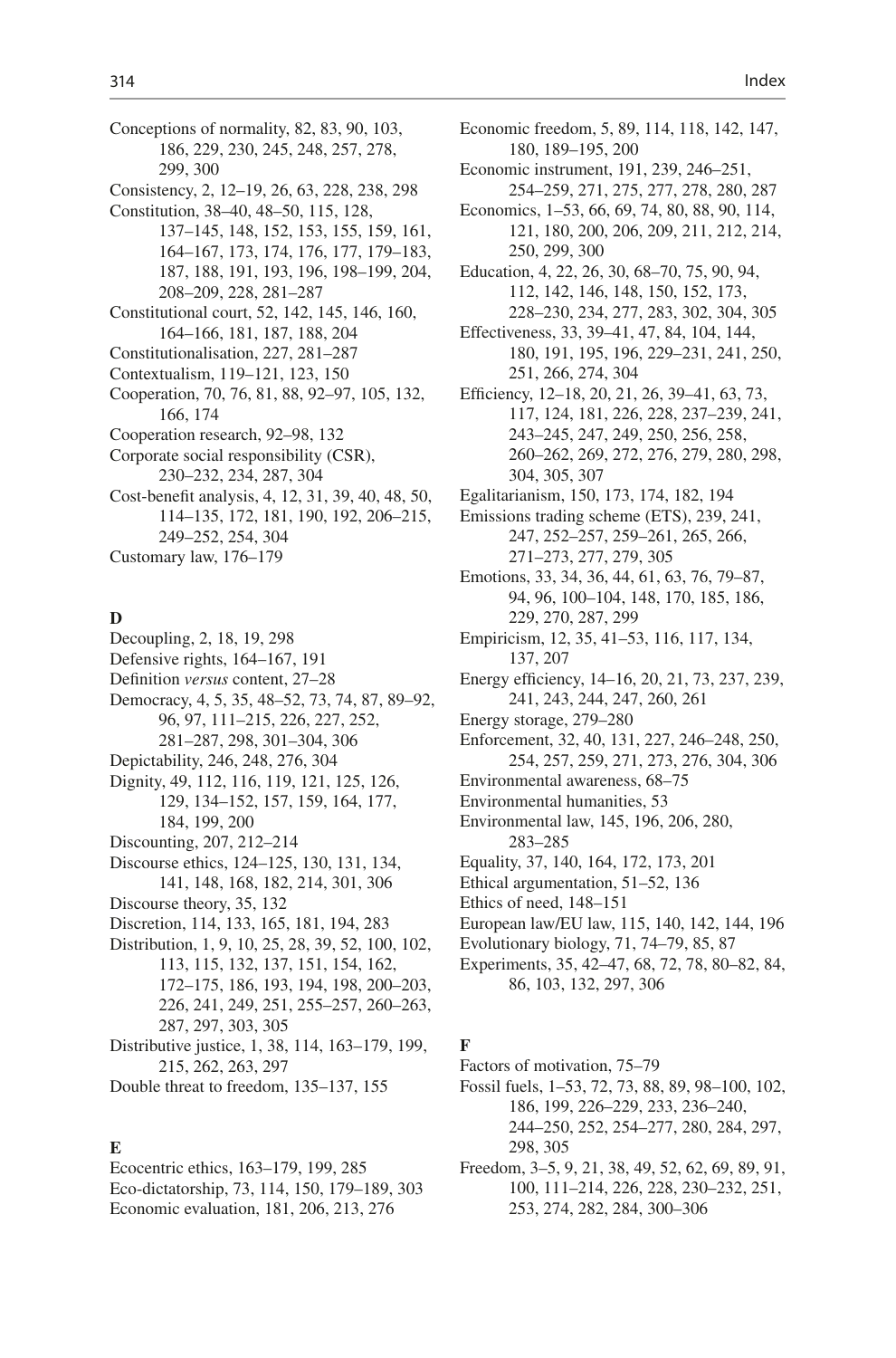Freedom-promoting requirements, 151–152, 167

Free trade, 5, 98, 118, 205, 227, 266, 281–287, 306

- Frugality, 4, 12–19, 21–23, 25, 26, 63, 73, 92–94, 113, 171, 226, 228, 231, 237, 243, 249, 253, 256, 262, 269, 279, 298, 303, 305, 307
- Fundamental right, 40, 112, 113, 136, 137, 139, 140, 142–147, 153, 155–167, 173, 177, 185, 187, 189–191, 197, 200, 205, 253, 280, 285, 302
- Future individual paradox/non-identity problem, 113, 156, 162, 302

#### **G**

- Geoengineering, 7–8, 13–15
- Globalisation, 3, 24, 25, 94, 95, 98, 174, 175, 280–283, 306
- Global justice, 28–30, 120, 123, 144, 152–162, 184, 187, 194, 297
- Good life, 38, 92, 113, 116, 123, 133, 150, 163–179, 191, 199, 215, 275, 298, 303

Governance

- definition, 38–40
- instruments, 40, 46, 47, 145, 191, 197, 232–234, 238, 239, 242, 250, 255, 287 problems, 47, 64, 223, 242–247, 254–255, 258, 259, 274, 280, 304, 306, 307
- research, 39, 41–42, 48, 51, 53, 214
- Government, 25, 69, 83, 103, 113, 185–187, 205, 234, 236, 261, 263, 285, 303
- Grids, 13, 20, 139, 240, 241, 277, 279–280
- Growth/economic growth, 1–53, 63, 65, 69, 73, 86, 89, 91, 94, 97, 98, 100, 103, 136, 146, 171, 180, 186, 194, 207, 209, 212, 226, 249, 254, 257, 283, 297, 298

#### **H**

- Habermas, 33, 35, 38–40, 64, 67, 82, 83, 95, 118, 124, 125, 127, 129, 130, 133, 136, 137, 165, 168, 187
- Hans Jonas, 118, 154, 155
- Happiness, 4, 21, 25, 38, 62, 92–98, 100, 101, 103, 105, 123, 150, 170–171, 175, 228, 230, 231, 255, 300
- Happiness research, 92–98, 101, 105, 300
- Heap paradox, 45, 50, 70, 90–92, 117, 118, 121–124, 141, 158, 229
- History, 4, 39, 75, 76, 80, 87–92, 96, 97, 99, 101, 103, 104, 131, 185, 186, 251, 284, 299
- Hobbes, 45, 50, 70, 90–92, 117, 118, 121–123, 141, 158, 229

Homo oeconomicus, 45, 95, 122, 206, 207

Human right, 7, 16, 32, 39, 40, 49, 96, 111–214, 230, 234, 236–238, 243, 250, 252, 283–285, 301–303, 307

#### **I**

- Impartiality, 49, 112, 119–121, 124–131, 134–136, 138–140, 154, 161, 169, 177, 183–185, 187, 199, 301, 302
- Individual ethics, 119, 137, 138, 183, 192
- Information, 8, 10, 41, 45, 69, 71, 146, 181, 197, 198, 229, 233, 239, 277, 278, 281, 284, 304, 306
- Institutions, 48, 49, 74, 80, 89, 104, 112, 113, 136, 137, 150–152, 164, 175, 177–189, 198, 199, 208, 214, 226, 234, 242, 258, 263, 284, 302, 303, 305, 306
- Instrument, 4, 11–13, 30, 32, 33, 38–42, 46–51, 64, 65, 68, 81, 123, 131, 134, 144, 145, 171, 180, 184, 188, 191, 195–197, 201, 225–287, 297, 298, 304–306
- Interaction, 4, 15, 23, 41, 65–66, 74, 78, 89, 105, 152, 171, 271, 275, 277, 299, 300
- Interest groups, 98–104
- Intergovernmental Panel on Climate Change (IPCC), 5–8, 213, 236, 237, 250, 267–269
- International law, 10, 49, 112, 115, 135, 139, 142, 144–147, 155, 156, 158, 163, 164, 166, 176–179, 190, 196, 202, 208, 235, 237, 252, 255, 267, 271, 274, 284, 302
- Interplay, 66, 68, 83, 87, 98, 99, 103, 114, 182, 198, 228–230, 232, 234, 242, 251, 259, 303
- Intertemporal justice, 114, 153, 154, 158
- Intrinsic value, 139
- Is/ought, 31, 32, 36–37, 40, 52, 115, 117, 123, 129, 134, 149, 155, 169, 194, 195, 285, 299

#### **J**

Justice, 27–30, 32, 33, 37–40, 48–52, 83, 101, 115–133, 137, 138, 144, 149, 152–179, 181, 183–185, 187, 188, 190, 192, 194, 199, 202, 204, 215, 228, 230, 260, 262, 263, 275, 278, 283, 287, 297, 301

### **K**

Kant, 38, 90–92, 119–121, 124–127, 136, 138, 141, 153, 157, 166, 168, 171, 301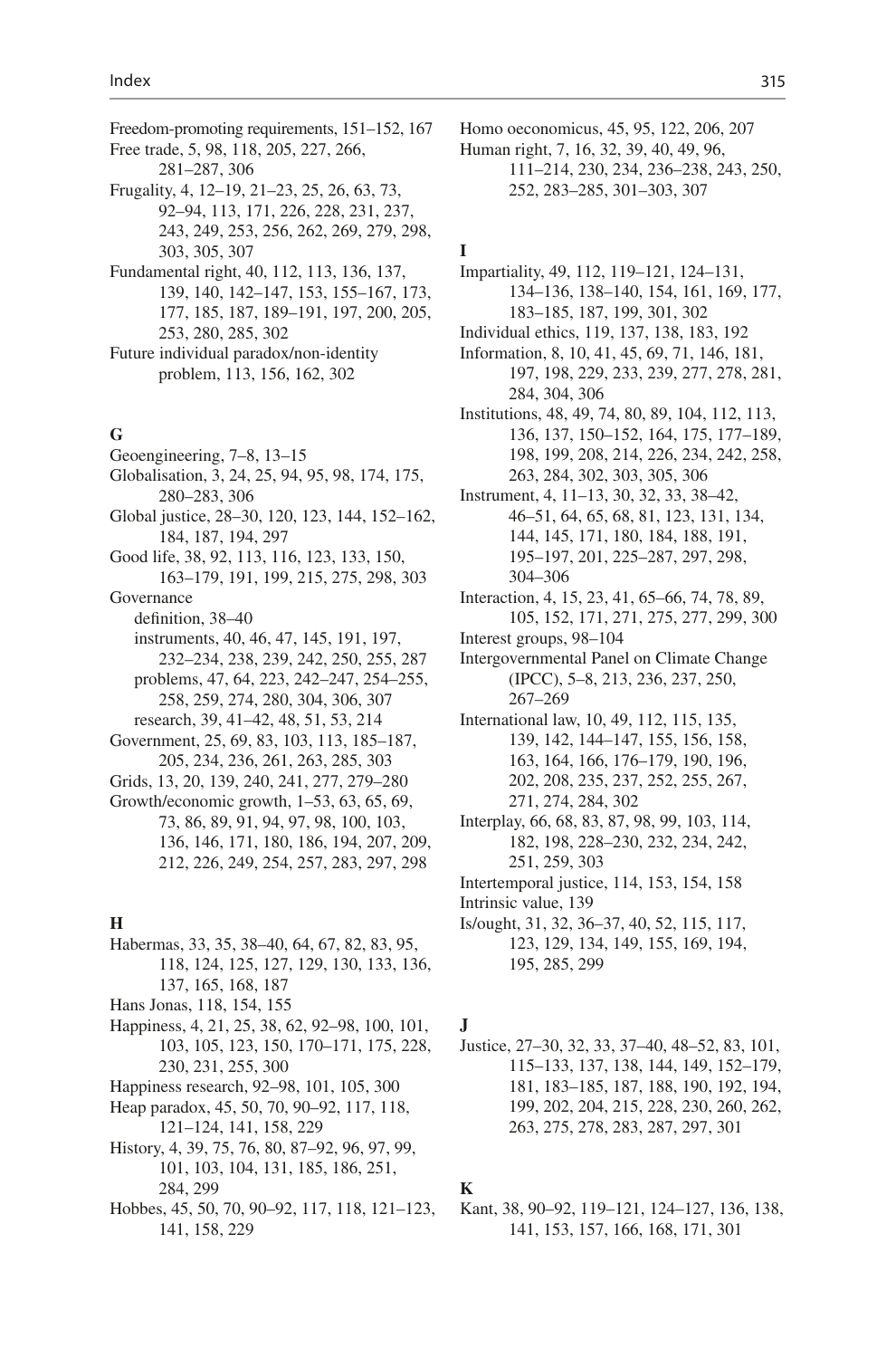Knowledge, 1, 2, 4, 15, 32–35, 37, 43, 45, 46, 63, 68–75, 80–92, 97, 99–101, 104, 105, 116, 118, 124, 128, 131, 132, 171, 174, 194, 206, 209, 213, 228, 229, 233, 248, 251, 277, 297–300, 304 Kuznets curve, 18–19 Kyoto Protocol, 235, 253, 304

## **L**

- Labour market, 2, 24, 25, 227, 261, 283, 298, 305 Land use, 5, 6, 11, 16, 17, 227, 244, 246, 254, 257–259, 266–276, 278, 287 Land-use governance, 271, 273 Lawsuit, 146, 204–206 Law *versus* ethics, 124 Legal interpretation, 48, 50–53, 112, 138, 139, 142, 145, 147, 153, 199, 236, 284, 301 Legislation, 24, 40, 52, 151, 160, 165, 188, 197–204, 256, 272 Liberal democracy, 4, 52, 87, 90–92, 116, 126, 128, 129, 136, 137, 164, 183, 185–188, 195–196, 200–202, 207, 208, 281, 284, 285, 287, 298, 301 Liberalism, 5, 89, 90, 117–121, 124–125, 134,
- 136, 153, 170, 175
- Livestock, 2, 5–7, 9, 12, 199, 227, 228, 256–258, 261, 264, 267–276, 280, 284, 287, 297, 298, 305
- Livestock farming, 5–12, 227, 261, 264, 267–270, 273–275, 280, 284, 297, 298, 305
- Loss and damage, 202, 203

### **M**

- Marx/Marxist, 35, 65, 95–98, 104, 172, 173, 229
- Methodology, 12, 32, 35, 41–52, 63, 97, 116, 207, 242, 268
- Micro *versus* macro, 63–68, 105
- Mitigation, 114, 163, 202, 203, 226, 253, 256, 263, 303, 305
- Multipolarity, 158, 163–180, 191, 192, 205, 251

### **N**

- National Socialism, 64, 78, 120
- Neurophysiology, 75–79, 286
- Nitrogen, 2, 6, 8, 13, 15, 17, 199, 227, 240, 254, 257, 266–275, 297, 298, 305, 306, 310
- Nuclear energy, 2, 13–15, 20, 277, 298
- Nudging, 113, 227, 274–278, 303

#### **O**

Objective/subjective, 16, 32–37, 40, 49, 52, 84, 92, 112, 115, 116, 125–127, 144, 154, 175, 194, 195, 206, 228, 235–238, 241, 243, 249, 251, 273, 285, 301 Ockham, 91–92

## **P**

- Paris Agreement, 2, 7–9, 11, 12, 16, 22, 23, 104, 193, 201, 234–238, 253, 255, 269, 278, 284, 287, 297, 304
- Parliament, 113, 128, 165, 166, 181, 185–189, 197, 201, 227, 239, 242, 251, 264, 303, 306
- Participant observation, 44–46, 81, 86
- Participation, 83, 99, 143, 149, 184, 185, 232–234, 283
- Path dependencies, 67, 80–81, 99, 104, 231, 265, 270, 299, 300, 306
- Per-capita approach, 202, 203, 258–259
- Personal biography, 75–79
- Phosphorus, 5, 202, 227, 240, 266–274, 276, 305, 306
- Ping-pong, 66, 98–105, 234, 278
- Pioneer, 2, 10, 227, 263–266, 281, 298, 306
- Planning, 32, 65, 103, 233, 238–246, 277–279, 306
- Planning law, 238–246, 278, 279
- Political and economic power, 42
- Political objectives, 228, 234–238
- Politicians, 42, 62, 63, 66, 68–70, 72–74, 80, 82, 90, 100, 102, 174, 182, 185, 188, 214, 231, 234, 239, 242, 251, 274, 299, 300, 304
- Polluter pays principle, 114, 179, 193, 202–204, 303
- Population growth, 9, 19–26, 226, 263, 305
- Post-growth/degrowth, 2, 11, 19–26, 100, 103, 171, 186, 249, 257, 298
- Postmodernism, 33–35, 114–135
- Potentiality, 113, 129, 159, 302
- Power-to-X, 13, 257, 279–280
- Precautionary principle, 24, 113, 143, 177, 196–198, 238, 302, 303
- Preconditions of freedom, 112, 113, 129, 130, 135–152, 156, 161, 168, 172, 174, 177, 180, 181, 191, 193, 201, 202, 231, 301–303
- Principle of sustainability, 32, 143–145, 193–195
- Principles of international law, 49, 112,
	- 176–179, 312
- Propaganda, 83, 228–230
- Protection rights, 145, 165–167, 188